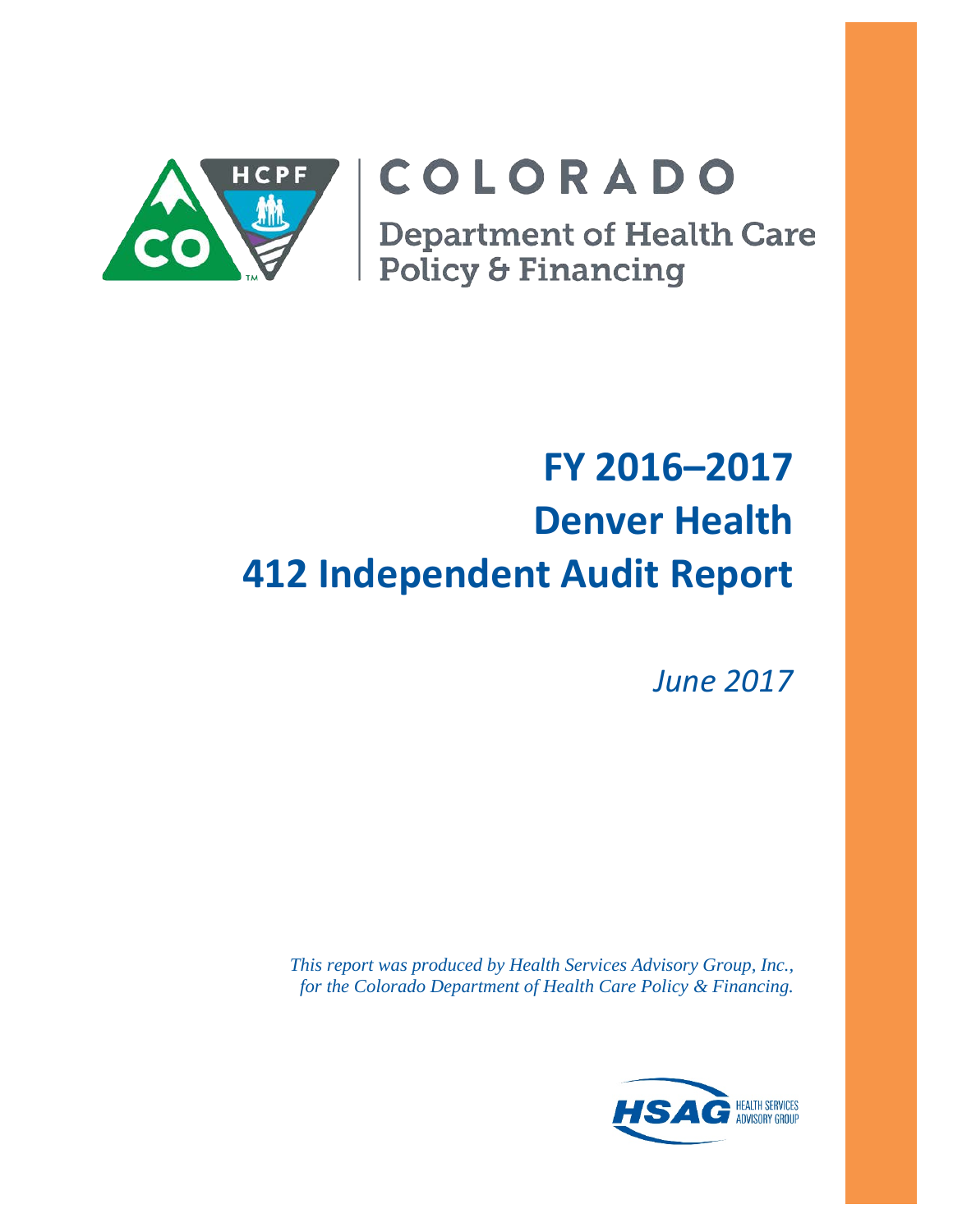

# **Contents**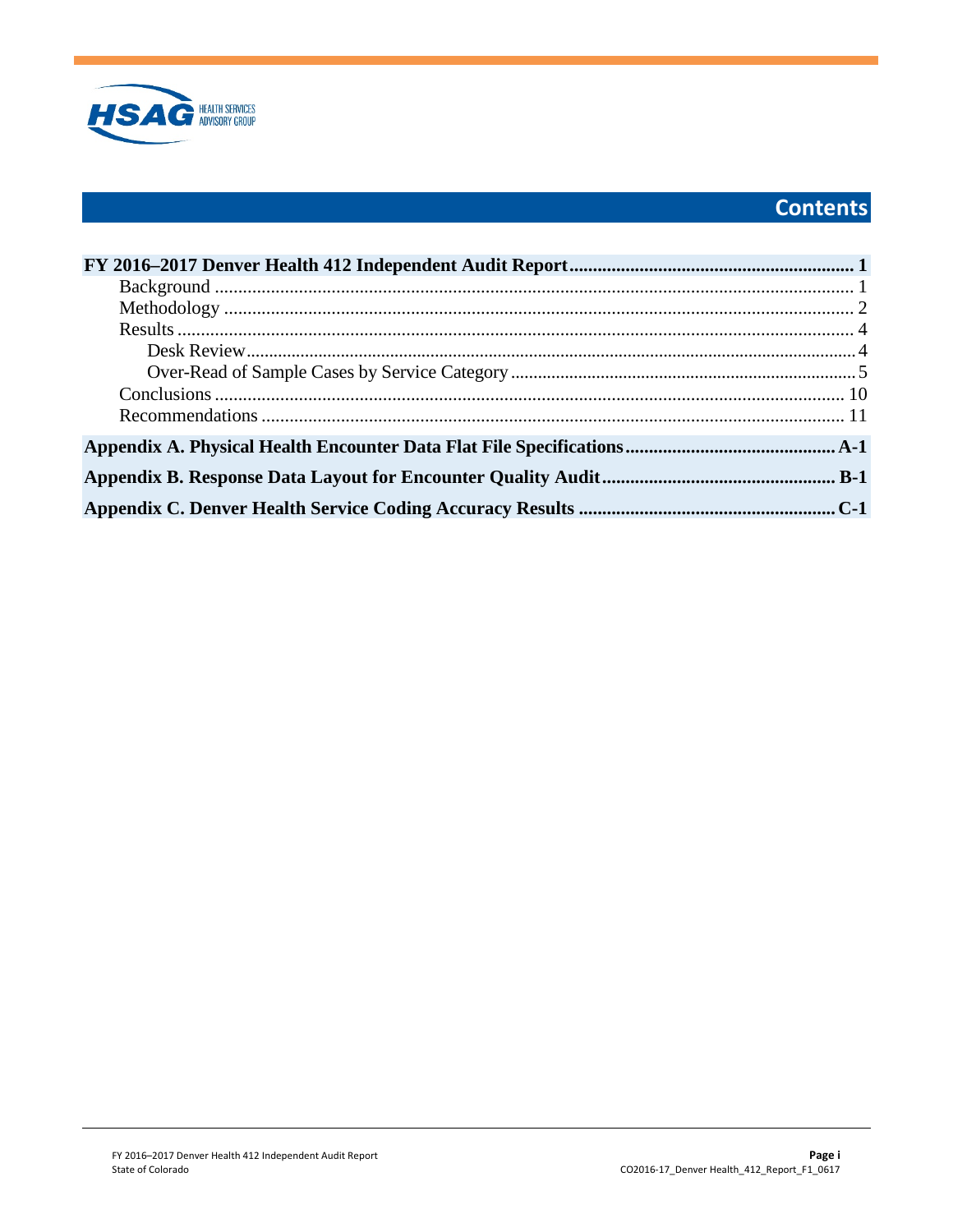

# <span id="page-2-0"></span>**FY 2016–2017 Denver Health 412 Independent Audit Report**

# <span id="page-2-1"></span>**Background**

Beginning in Fiscal Year (FY) 2015–2016, the Colorado Department of Health Care Policy & Financing (the Department) contracted Health Services Advisory Group, Inc. (HSAG), to conduct an encounter data validation for one of the Department's contracted physical health organizations, a health maintenance organization (HMO), as an optional External Quality Review (EQR) task under the Centers for Medicare & Medicaid Services (CMS) Medicaid Guidelines. [1](#page-2-2) The FY 2016–2017 study focuses on encounters submitted by the Denver Health Medicaid Choice managed care plan (Denver Health, or the HMO). To assess the HMO's data validation capacity, the study aims to evaluate Denver Health's compliance with State standards regarding encounter data submission as well as the consistency and accuracy with which Denver Health audits encounter data through the use of medical record review. To facilitate this assessment, the Department randomly selected 103 final, adjudicated physical health encounters from four distinct service categories (i.e., a total of 412 encounters) to be audited by Denver Health. These service categories included encounters with services rendered in federally qualified health centers (FQHCs), as well as in inpatient, outpatient, and professional settings. Denver Health submitted the internal audit results and an encounter data quality report to HSAG and the Department.

To further improve the quality of encounter data submitted by Denver Health, the Department developed and implemented the HMO Encounter Data Record Review Guidelines (guidelines). The guidelines include file format and reporting requirements as well as a specific timeline to guide Denver Health in conducting its internal audit and using the audit results to prepare the Encounter Data Submission Quality Report and Service Coding Accuracy Report.

The Department contracted HSAG to evaluate Denver Health's capacity to internally audit encounters through an independent assessment of the HMO's service coding accuracy results. Specifically, the Department requested HSAG to complete the following tasks during FY 2016–2017:

- 1. Conduct a desk review of Denver Health's audit process, including any audit documentation submitted by the HMO.
- 2. Conduct a review of medical records for cases randomly selected from each service category's 103 sample list, which was generated by the Department.
- 3. Produce an aggregate report with findings specific to each service category, including a statement regarding HSAG's assessment of the accuracy of Denver Health's internal audit results.

 $\overline{a}$ 

<span id="page-2-2"></span><sup>1</sup> Department of Health and Human Services, Centers for Medicare & Medicaid Services. *EQR Protocol 4: Validation of Encounter Data Reports by the MCO: A Voluntary Protocol for External Quality Review (EQR)*. Version 2.0. September 2012. Available at [https://www.medicaid.gov/medicaid/quality-of-care/medicaid-managed-care/external-quality](https://www.medicaid.gov/medicaid/quality-of-care/medicaid-managed-care/external-quality-review/index.html)[review/index.html.](https://www.medicaid.gov/medicaid/quality-of-care/medicaid-managed-care/external-quality-review/index.html) Accessed on: June 1, 2017.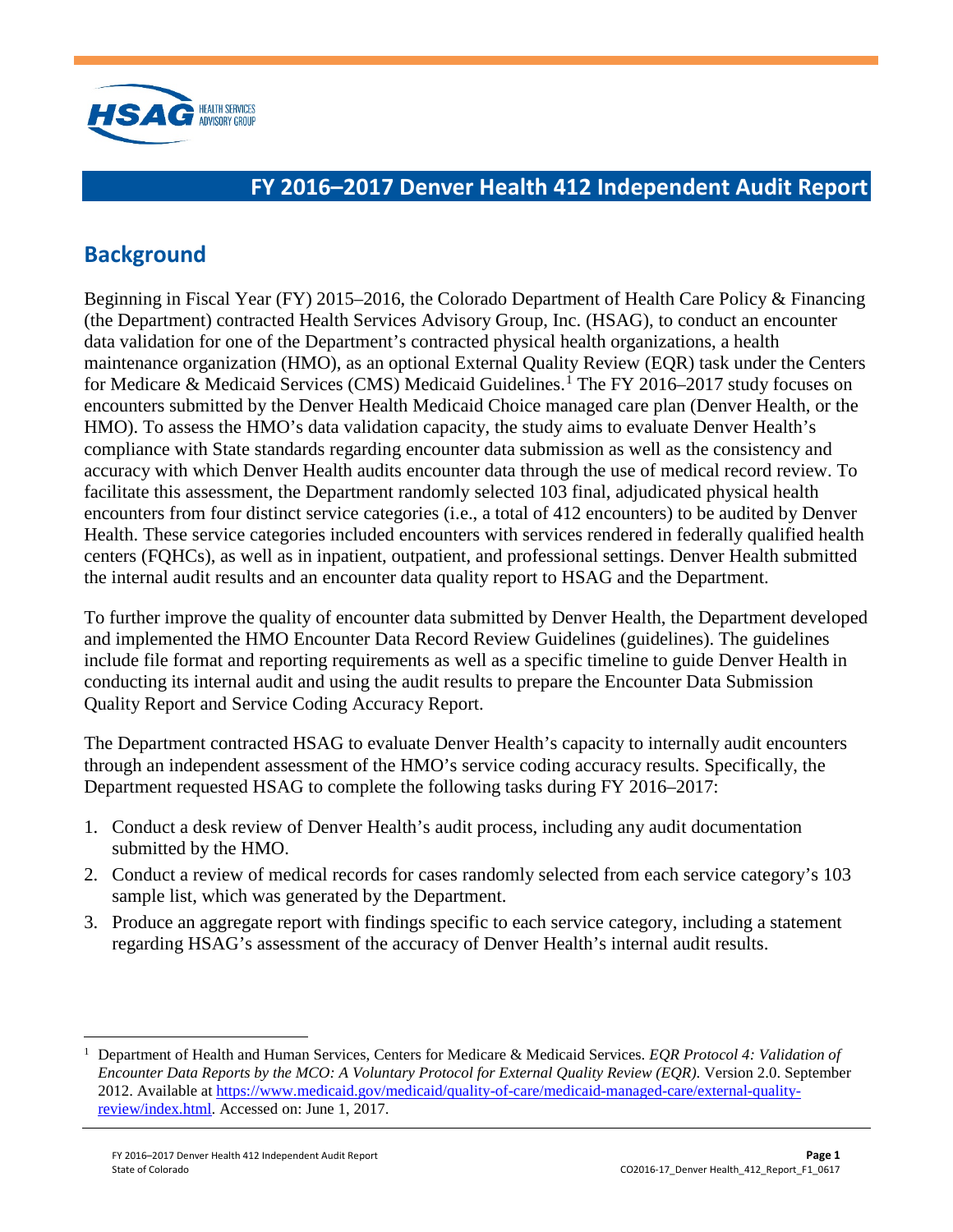

# <span id="page-3-0"></span>**Methodology**

HSAG's independent audit consisted primarily of an assessment of Denver Health's internal audit results through an over-read of medical records for a sample of randomly selected encounters. A sampling strategy was recommended to the Department to ensure that cases were generated randomly from a representative base of encounters eligible for inclusion in this study. HSAG's review of the Department's sampling protocol was limited to an assessment of sampling methodology documentation provided by the Department.

The second component of HSAG's independent audit was to evaluate whether or not Denver Health's internal audit of the sampled encounters against members' medical records was accurate and consistent with standard coding manuals. HSAG received a response file containing Denver Health's internal audit results for the 412 cases sampled by the Department. HSAG then generated an over-read sample of 20 cases (80 cases overall) for each of the four service categories. The evaluation process included the following steps:

## **1. Generation of Over-Read Samples**

The Department submitted a flat file containing a sample of final adjudicated Denver Health encounters paid between October 1, [2](#page-3-1)015, and September 30, 2016, for four physical health service categories.<sup>2</sup> The Department submitted the sample lists to Denver Health and HSAG in January 2017, and Denver Health conducted its internal audit on the sampled encounters. HSAG used the flat file to generate an over-read sample, and the data layout specifications are presented in Appendix A. The process included the random selection of 20 unique individuals for each of four service categories, and the selection of a single encounter line for each of the 20 individuals, resulting in a list of 20 randomly selected encounter lines per service category (80 cases overall). Since a single health event could result in a member having encounters for Inpatient Services and Professional Services categories, HSAG assessed the service category lists to determine whether or not unique members were included in multiple service categories. Despite potential crossover between service categories, HSAG assessed the lists of sample cases to ensure that a single individual did not have multiple encounter lines in the sample with the same date of service.

## **2. Audit Tool Development**

Denver Health submitted its response file containing internal audit results of all 412 sampled cases to HSAG in mid-March 2017. HSAG designed a web-based data collection tool and tool instructions based on the guidelines as well as standard national coding manuals. Separate data collection screens were used for the unique fields assessed and coding standards considered for inpatient encounters versus those used when considering ambulatory-type encounters (i.e., FQHC, outpatient, and professional). A control

<span id="page-3-1"></span> $\overline{a}$ 2 Service categories were identified using the cat serv field assigned to each encounter by the Department. Cat serv values of "0" identified Professional Services, "1" identified Inpatient Services, "4" identified services rendered at an FQHC, and "5" identified Outpatient Services. Claims are assigned to service categories according to a hierarchy, and each claim may be assigned to only a single category.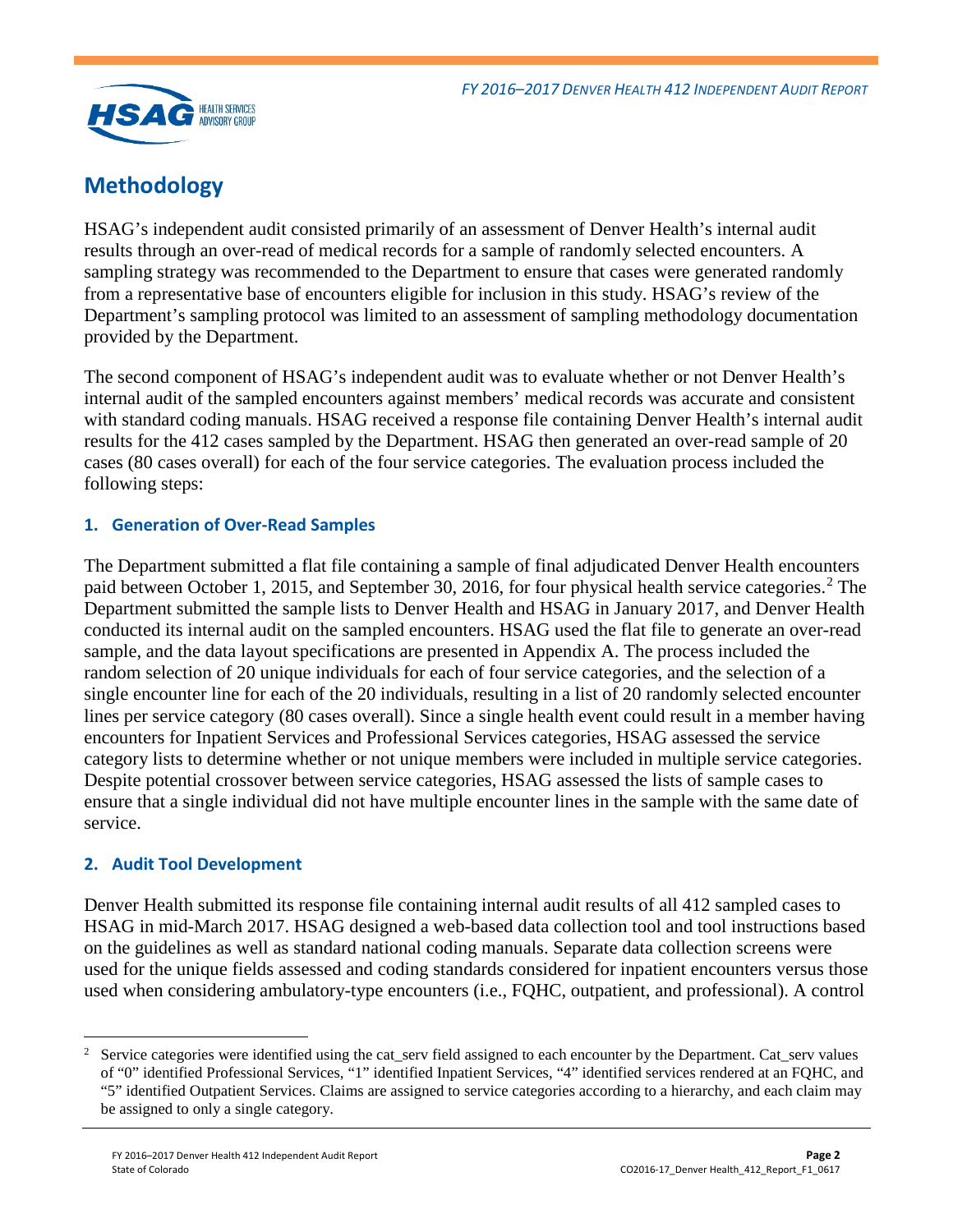

file containing select fields from the Department's encounter data flat file and Denver Health's corresponding internal audit values for sampled cases was uploaded into the tool, permitting prepopulation of encounter and audit information for each case. Pre-populated information could not be altered, and HSAG's reviewers were required to actively select an over-read response for each data element. Corresponding medical records procured by Denver Health were linked to cases within the tool. The web-based tool allowed the HSAG analyst to extract MS Excel files containing encounter data, HMO audit responses, and HSAG reviewer responses specific to each encounter type.

## **3. HSAG's Over-Read Process**

HSAG evaluated the accuracy of the HMO's audit findings in April 2017. More specifically, the HSAG reviewers validated the HMO's accuracy in auditing the providers' submitted encounter data in accordance with the national code sets: International Classification of Diseases, Ninth Revision, Clinical Modification (ICD-9-CM or ICD-10-CM); International Classification of Diseases, Procedural Modification (ICD-9-PM or ICD-10-PM); Current Procedural Terminology (CPT); Healthcare Common Procedure Coding System (HCPCS); and the 1995 Evaluation and Management (E&M) documentation guidelines. HSAG's over-read did not evaluate the quality of the medical record documentation or the provider's accuracy in submitting encounter data, only whether the HMO's audit responses were accurate based on the review of the supporting medical record documentation submitted by the HMO. All over-read results were entered into the HSAG audit tool.

Three HSAG certified coders were trained to conduct the over-read. During the over-read of the outpatient claim types, the coders located the selected date of service in the submitted medical records to determine whether the CPT, HCPCS, and ICD-9-CM and/or ICD-10-CM codes pre-populated in the audit tool from the encounter data flat file were supported by the submitted medical record documentation and in alignment with the criteria outlined in the review and code set guidelines. During the over-read of the inpatient claim types the coders located the selected date of service in the submitted medical records to determine whether or not the ICD-9-PM or ICD-10-PM and the ICD-9-CM and/or ICD-10-CM codes pre-populated in the audit tool from the encounter data flat file were supported by the submitted medical record documentation and in alignment with the criteria outlined in the review and code set guidelines. The HSAG coders then determined whether or not the HMO agreed or disagreed with the accuracy of the codes submitted by the provider. If the HSAG coder agreed with the HMO's response, an agreement response was recorded in the tool. If the HSAG coder disagreed with the HMO's response, a disagreement response was recorded in the tool. The findings of this over-read were based on HSAG's percent of agreement or disagreement with the HMO's responses.

Prior to beginning abstraction, coders participated in an interrater reliability (IRR) assessment using training cases. To proceed with abstraction on study cases, coders were required to score 95 percent or higher on the post-training IRR. If this threshold was not met, the nurse manager provided re-training, including abstraction of additional test cases.

During the over-read period, HSAG conducted an ongoing IRR assessment by randomly selecting a minimum of 10 percent of cases per claim type and comparing the over-read results to those from a second reviewer. For cases in which over-read discrepancies were identified between the first and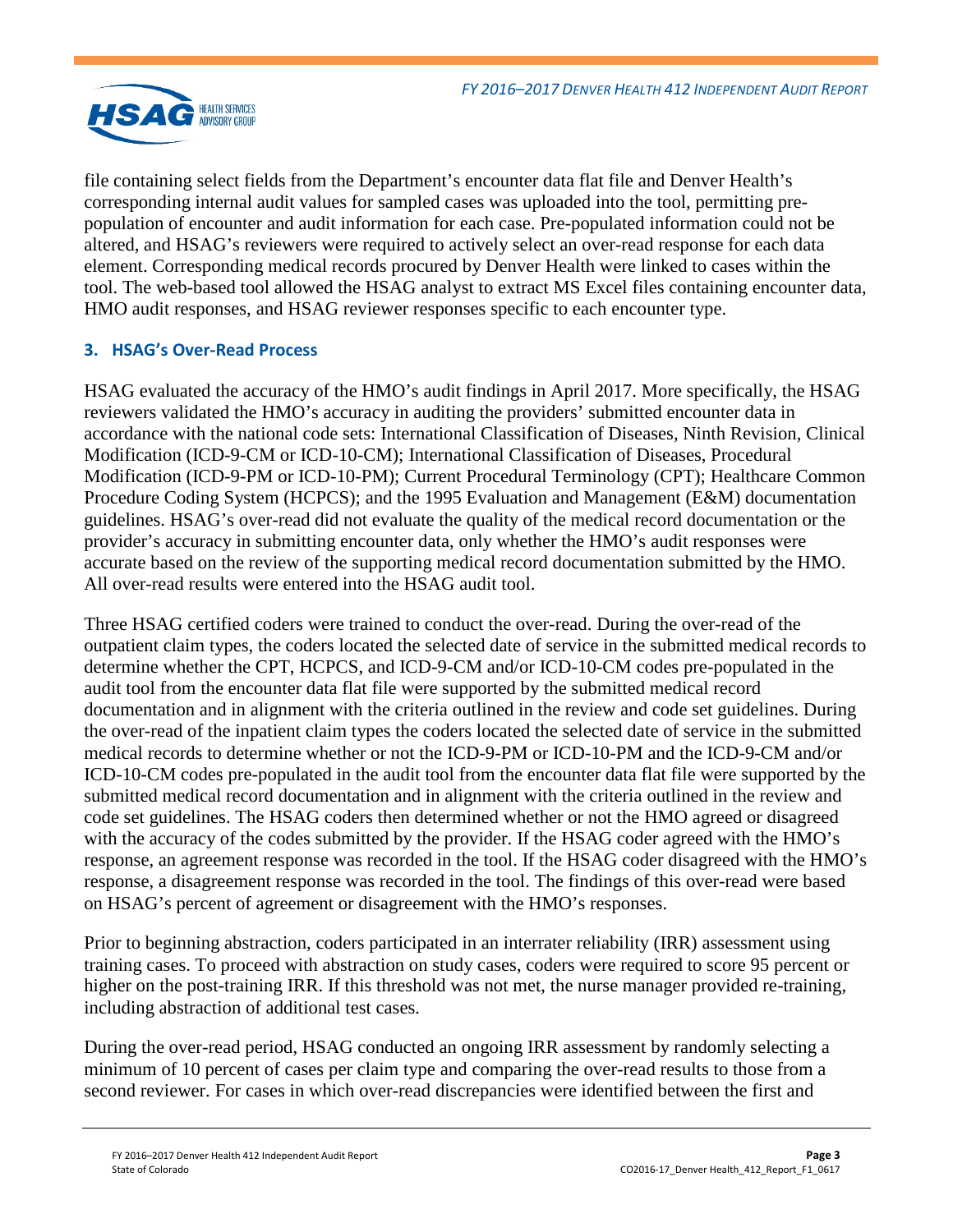

second reviewers, a third "Gold Standard" review was conducted by a nurse manager and provided a final determination regarding the appropriate over-read result. Any IRR result that fell below 95 percent required further evaluation by the nurse manager and possible re-training of the reviewer(s).

## **4. Analysis Process**

Following completion of the over-read, the HSAG analyst exported results from the over-read tool for each service category. Because data elements varied by claim type, results were not aggregated across the service categories. The coders' over-read notes were reviewed by the analyst, and notes requiring further information were addressed with the nurse manager.

The HSAG analyst assessed the over-read results to determine the percentage of records per service category for which the HSAG reviewer agreed with the internal audit response from Denver Health. Results were displayed by service category for data elements that were audited by Denver Health and overread by HSAG. Over-read analysis results were independently verified by a second HSAG analyst.

# <span id="page-5-0"></span>**Results**

## <span id="page-5-1"></span>*Desk Review*

## **Sampling Methodology**

The Department provided a brief description of the process used to randomly select Denver Health encounters for Denver Health to audit. The Department's documentation listed the criteria by which encounters are assigned to service categories, and noted that the sample was restricted to final adjudicated encounters paid within the study period. The Department also detailed its two-stage random sampling process for identifying 103 unique encounters per service category, and how a single encounter line was randomly selected from each unique encounter; encounters were defined based on the claim number data field.

HSAG reviewed the sample list provided by the Department, the sampling process description, as well as a portion of the sampling code used to generate the sample. Sample selection was performed in SAS using the "SURVEYSELECT" procedure to obtain a random sample of claim numbers from each service category, and to then select a random encounter line for each of the encounters selected during the first stage of sampling.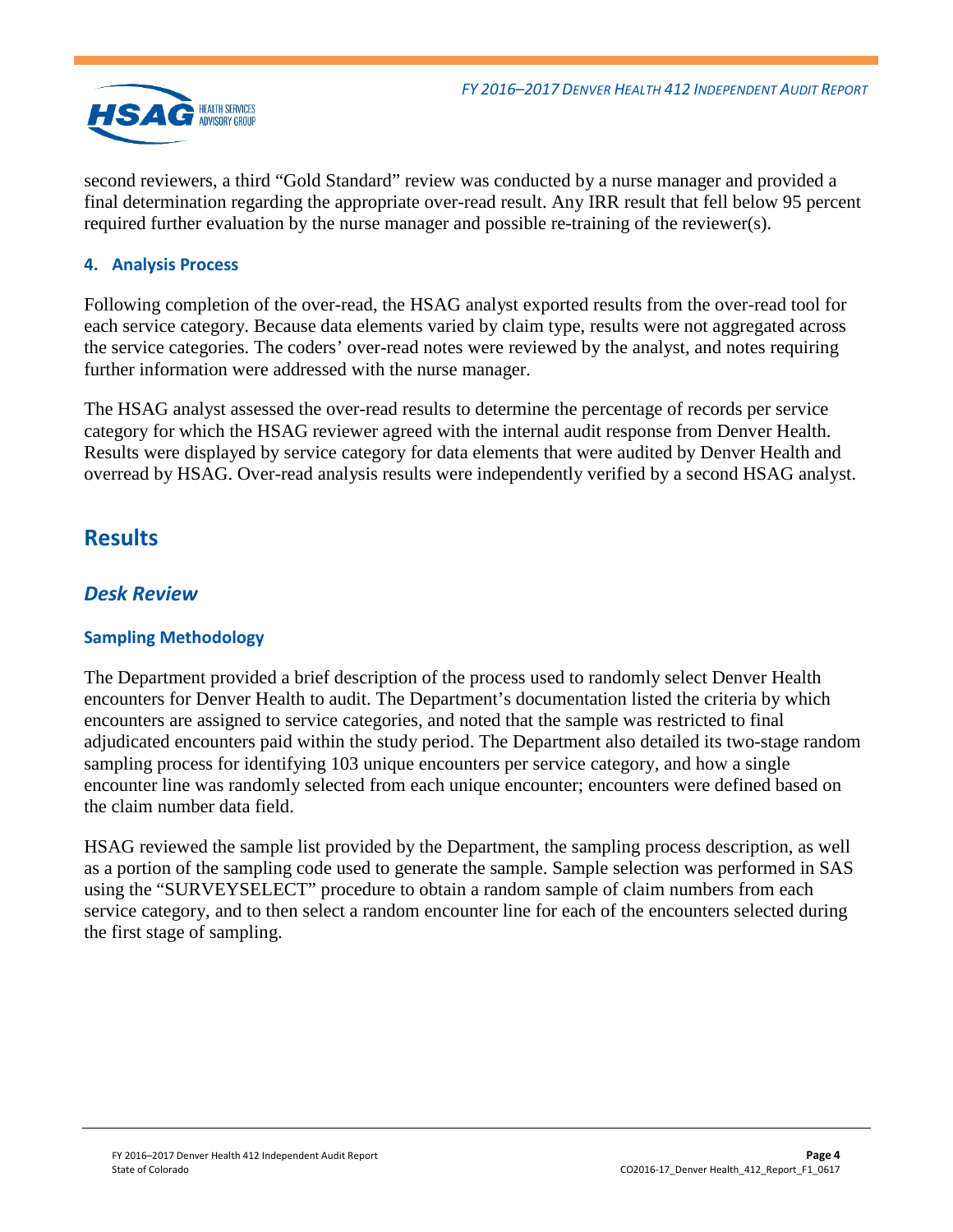

### **Denver Health's Internal Audit Methodology**

To help provide context for Denver Health's Encounter Data Submission Quality Report and Service Coding Accuracy Report, the Department requested Denver Health's internal audit methodology documentation as a component of the Service Coding Accuracy Report. HSAG's review of Denver Health's internal audit methodology documentation verified the presence of:

- The coding guidelines used for its auditing process.
- A description of the record procurement and audit process, including the use of a company subsidiary (i.e., Denver Health Enterprise Compliance Services within the Denver Health and Hospital Authority) for select audit tasks.
- A brief description of the audit tool, including steps taken to ensure data integrity and consistency.
- The credentials, training, and experience of all reviewers.
- <span id="page-6-0"></span>The rater reliability testing process for audit validation.

# *Over-Read of Sample Cases by Service Category*

The audit response file submitted by Denver Health contained all required audit fields and aligned with the audit response file layout required by the Department and outlined in the guidelines. The audit response data layout is presented in Appendix B. HSAG noted negative over-read findings for one case in the Professional Services category having no supporting medical records and one case in the FQHC service category having medical records insufficient for Denver Health's audit. The remainder of this section details HSAG's over-read findings by service category. For reference, Appendix C presents Denver Health's internal audit results by service category from its Service Coding Accuracy Report.

In addition to the results presented in this report, HSAG has provided the Department with supplemental spreadsheets detailing, by claim type, the nature of the disagreement for any data element about which HSAG's reviewer disagreed with Denver Health's audit determination. This MS Excel workbook is referenced in the remainder of the report as the Case-Level Disagreement List.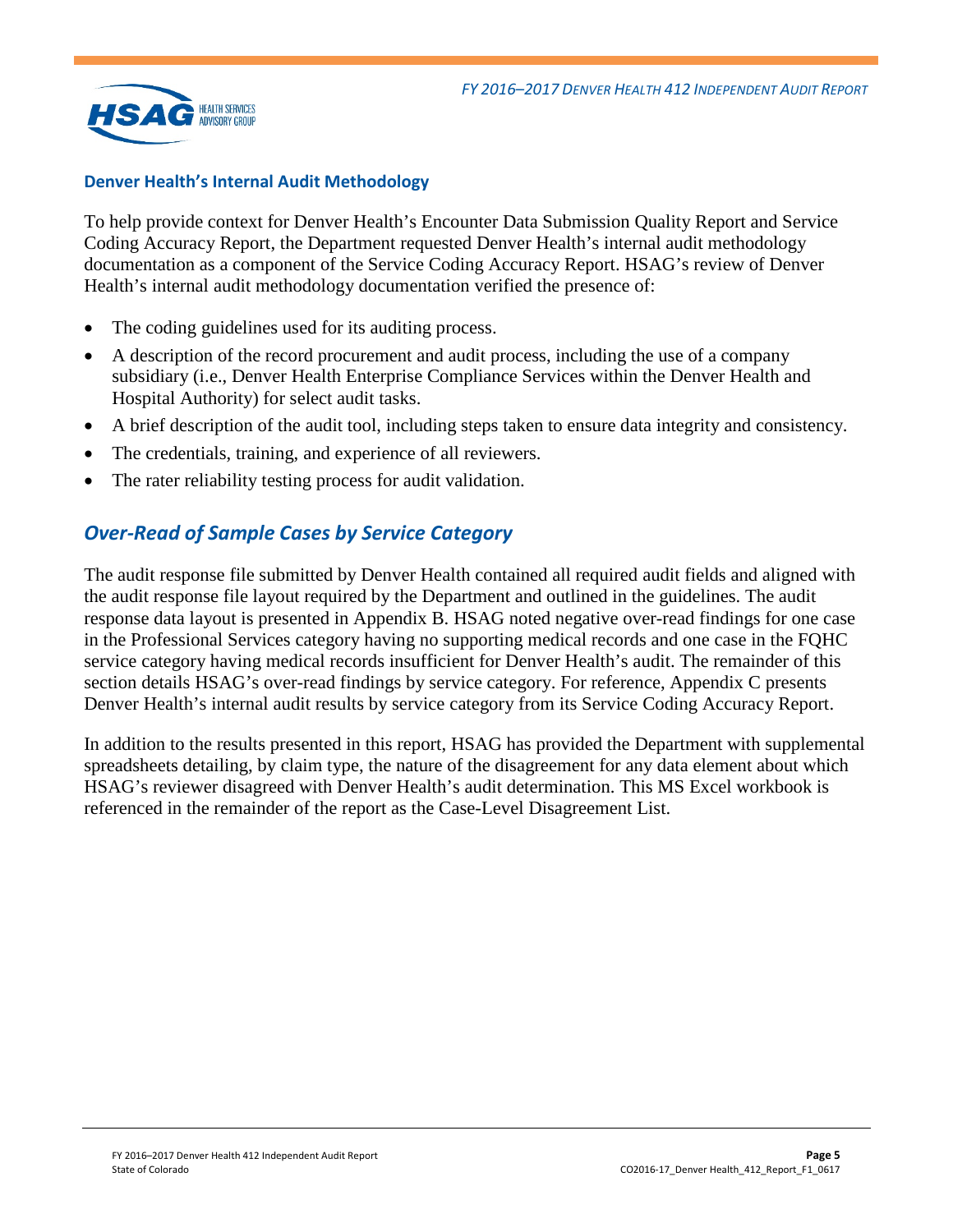

#### **Inpatient Cases**

[Figure 1](#page-7-0) presents the aggregate results from HSAG's over-read of the 20 inpatient cases. Agreement values range from 85.0 percent to 100 percent for individual elements, where 100 percent represents complete agreement between Denver Health's internal audit results and HSAG's over-read results, and 0 percent represents complete disagreement.

<span id="page-7-0"></span>

**Figure 1—Aggregated Percent of Agreement Between HSAG's Over-Read and Denver Health's Internal Audit Findings, by Data Element Inpatient Services**

Complete agreement occurred when HSAG's over-read results indicated agreement with Denver Health's audit response for each of the six individual data elements assessed for a sampled inpatient encounter. Of the 20 sampled inpatient encounters, over-read results demonstrated complete agreement for 16 cases, producing an aggregate agreement rate of 80.0 percent. Agreement rates ranged from 85.0 percent to 100 percent for individual data elements, with 100 percent agreement rates observed for *Surgical Procedure Code*, *Documented Surgical Procedure Code*, and *Discharge Status*. The lowest agreement rate (85.0 percent) was observed for *Diagnosis Code*.

As noted in the Case-Level Disagreement List for Inpatient Services, HSAG's reviewers determined that medical record documentation was present for all five data elements for which Denver Health's audit results failed to align with HSAG's over-read results.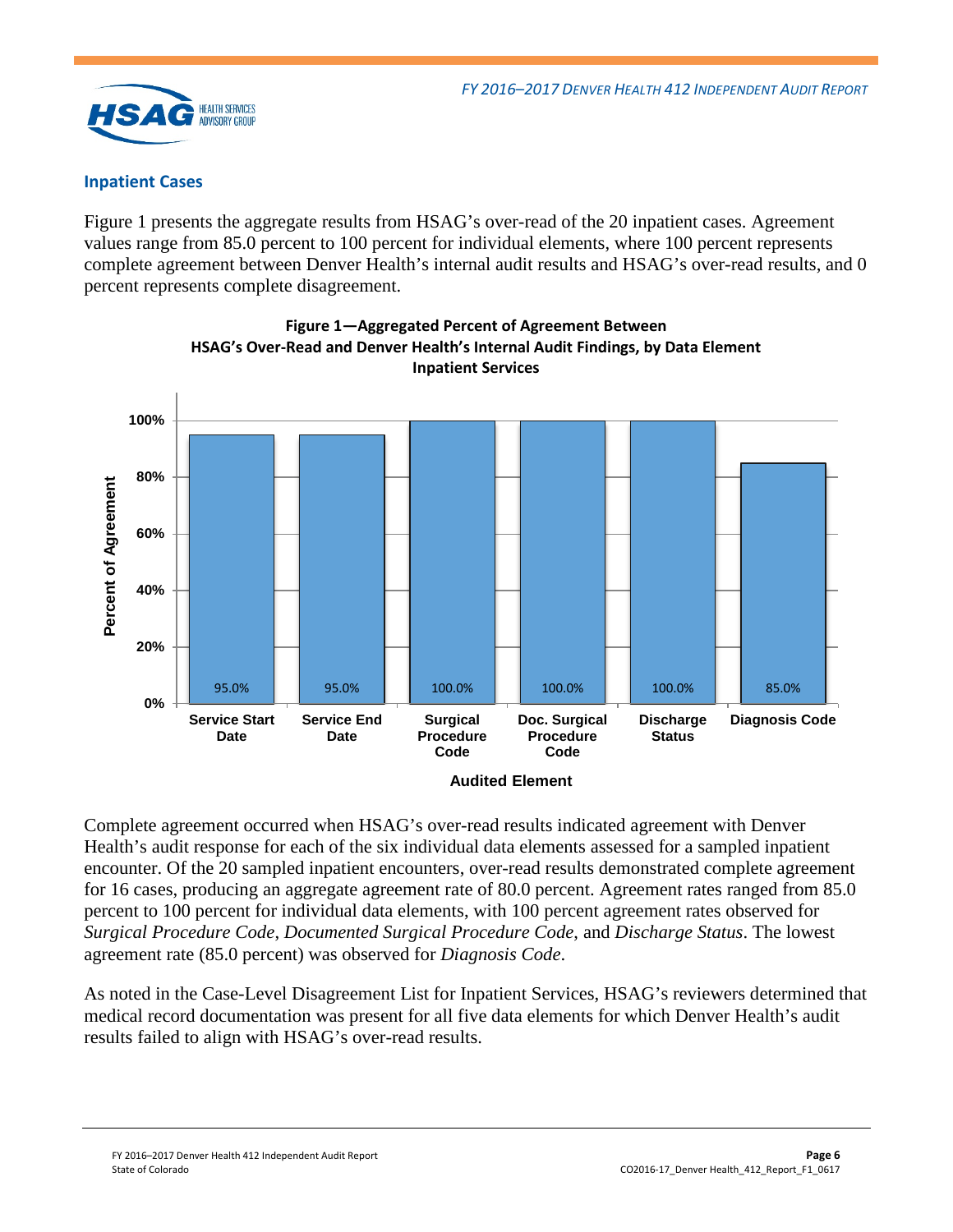

#### **Outpatient Cases**

[Figure 2](#page-8-0) presents the aggregate results from HSAG's over-read of the 20 outpatient cases. Agreement values range from 85.0 percent to 100 percent for individual elements, where 100 percent represents complete agreement between Denver Health's internal audit results and HSAG's over-read results, and 0 percent represents complete disagreement.

<span id="page-8-0"></span>



Complete agreement occurred when HSAG's over-read results indicated agreement with Denver Health's audit response for each of the five individual data elements assessed for a sampled outpatient encounter. Of the 20 sampled outpatient encounters, over-read results demonstrated complete agreement for 15 cases, producing an aggregate agreement rate of 75.0 percent. Agreement rates ranged from 85.0 percent to 100 percent, with 100 percent agreement rates observed for *Date of Service* and *Units*. The lowest agreement rates, at 85.0 percent, were observed for *Procedure Code* and *Documented Procedure Code*.

As noted in the Case-Level Disagreement List for Outpatient Services, HSAG's reviewers determined that insufficient or missing medical record documentation contributed to the disagreement for one of the seven data elements for which Denver Health's audit results failed to align with HSAG's over-read results.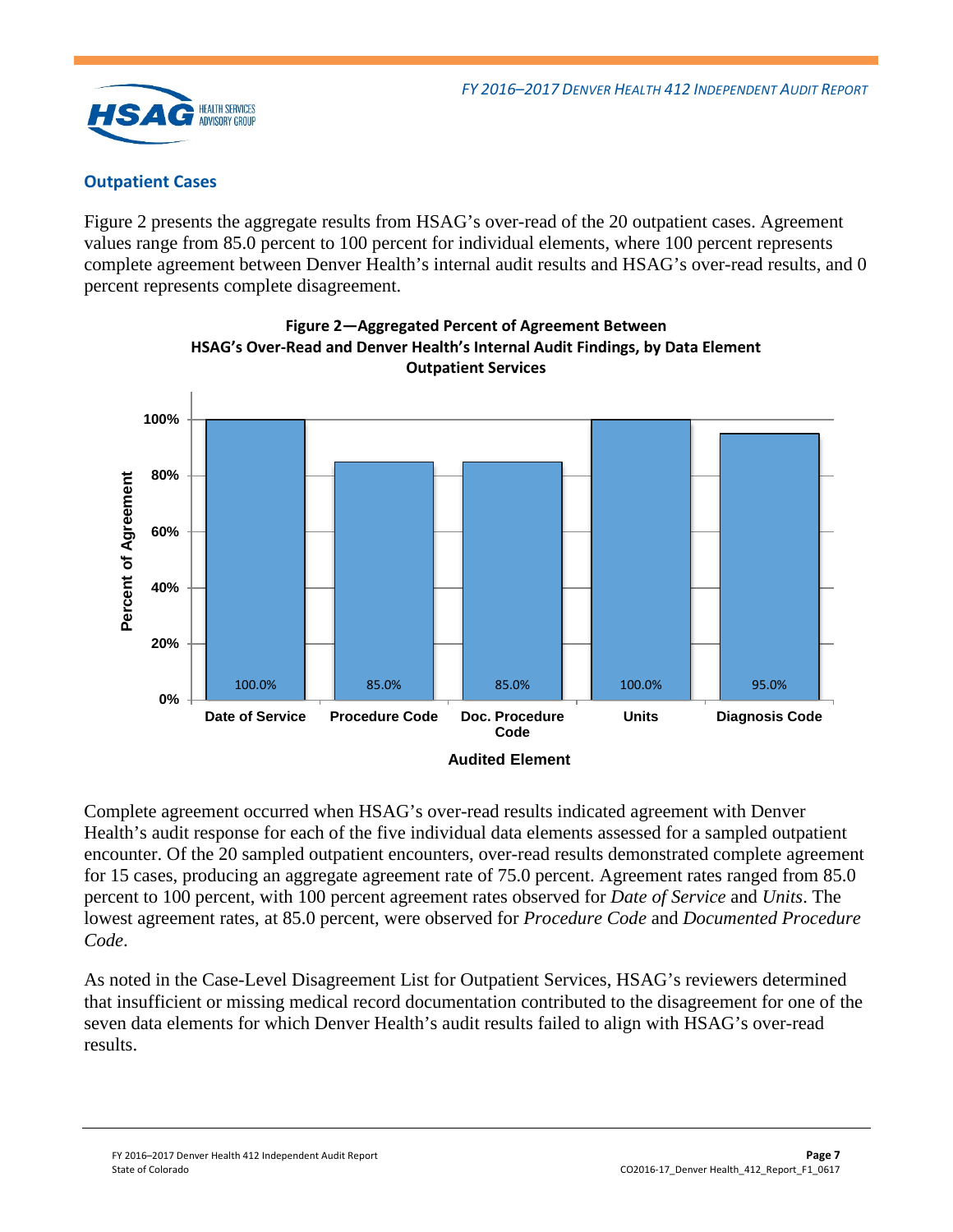

### **Professional Cases**

[Figure 3](#page-9-0) presents the aggregate results from HSAG's over-read of the 20 professional cases. Agreement values range from 75.0 percent to 90.0 percent for individual elements, where 100 percent represents complete agreement between Denver Health's internal audit results and HSAG's over-read results, and 0 percent represents complete disagreement.

<span id="page-9-0"></span>

**Figure 3—Aggregated Percent of Agreement Between HSAG's Over-Read and Denver Health's Internal Audit Findings, by Data Element Professional Services**

Complete agreement occurred when HSAG's over-read results indicated agreement with Denver Health's audit response for each of the five individual data elements assessed for a sampled professional encounter. Of the 20 sampled professional encounters, over-read results demonstrated complete agreement for 12 cases, producing an aggregate agreement rate of 60.0 percent. By data element, agreement rates ranged from 75.0 percent to 90.0 percent, with the highest rates observed for *Date of Service* and *Units*. The lowest agreement rates, at 75.0 percent, were observed for *Procedure Code* and *Documented Procedure Code*.

As noted in the Case-Level Disagreement List for Professional Services, HSAG's reviewers determined that insufficient or missing medical record documentation contributed to the disagreement for seven of the 17 data elements for which Denver Health's audit results failed to align with HSAG's over-read results. Five of the seven data elements were related to a single sampled over-read case in which medical records were provided by Denver Health but did not contain information necessary for the audit.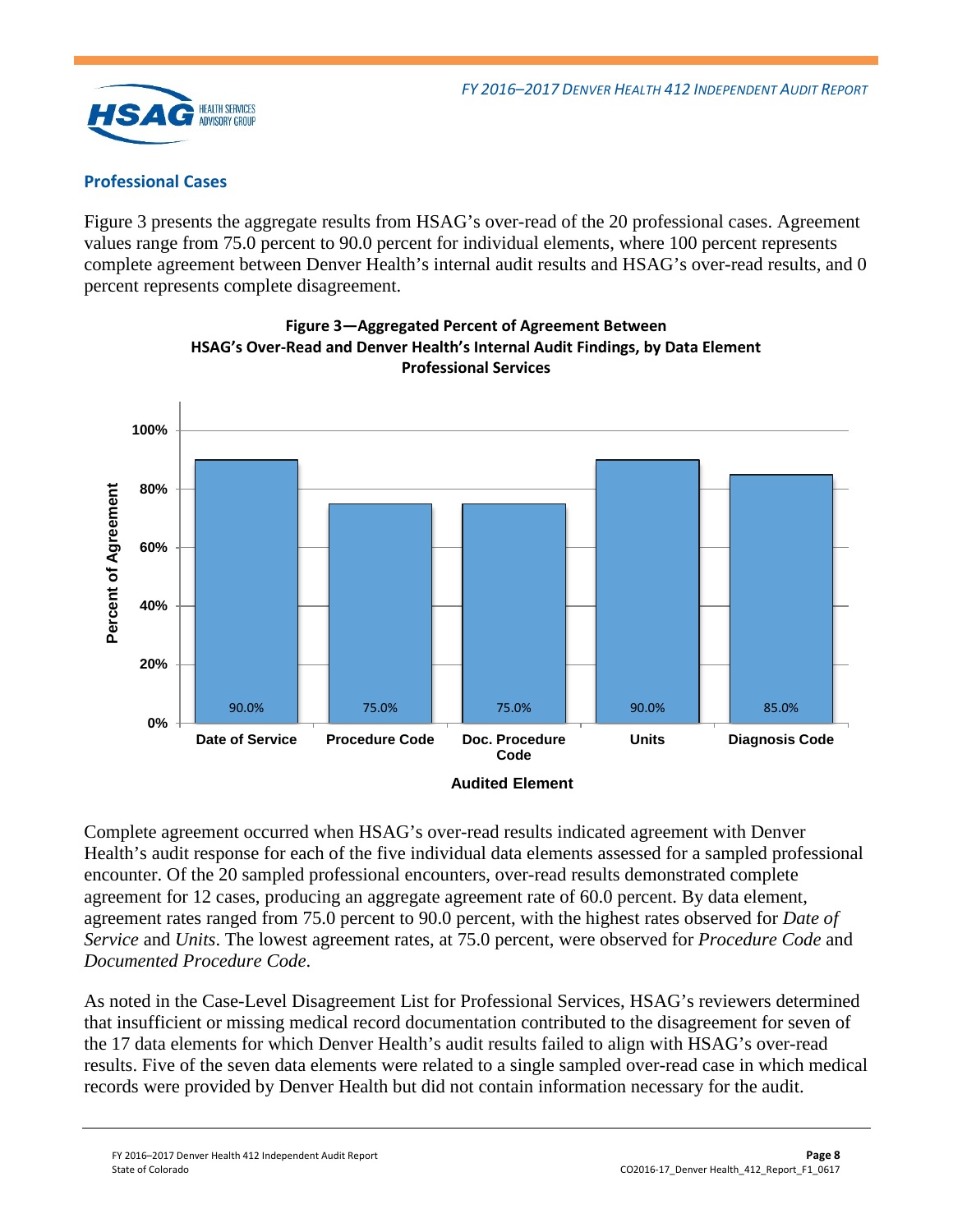

### **FQHC Cases**

[Figure 4](#page-10-0) presents the aggregate results from HSAG's over-read of the 20 FQHC cases. Agreement values range from 80.0 percent to 90.0 percent for individual elements, where 100 percent represents complete agreement between Denver Health's internal audit results and HSAG's over-read results, and 0 percent represents complete disagreement.

<span id="page-10-0"></span>

**Figure 4—Aggregated Percent of Agreement Between HSAG's Over-Read and Denver Health's Internal Audit Findings, by Data Element FQHC Services** 

Complete agreement occurred when HSAG's over-read results indicated agreement with Denver Health's audit response for each of the five individual data elements assessed for a sampled FQHC encounter. Of the 20 sampled FQHC encounters, over-read results demonstrated complete agreement for 10 cases, producing an aggregate agreement rate of 50.0 percent. Agreement rates ranged from 80.0 percent to 90.0 percent by data element, with the highest agreement observed for *Date of Service*. The lowest agreement rates, at 80.0 percent, were observed for *Documented Procedure Code* and *Units*.

As noted in the Case-Level Disagreement List for FQHC Services, HSAG's reviewers determined that insufficient or missing medical record documentation contributed to the disagreement for four of the 16 data elements for which Denver Health's audit results failed to align with HSAG's over-read results. Three of the four data elements were related to a single sampled over-read case in which medical records were provided by Denver Health but did not contain information necessary for the audit.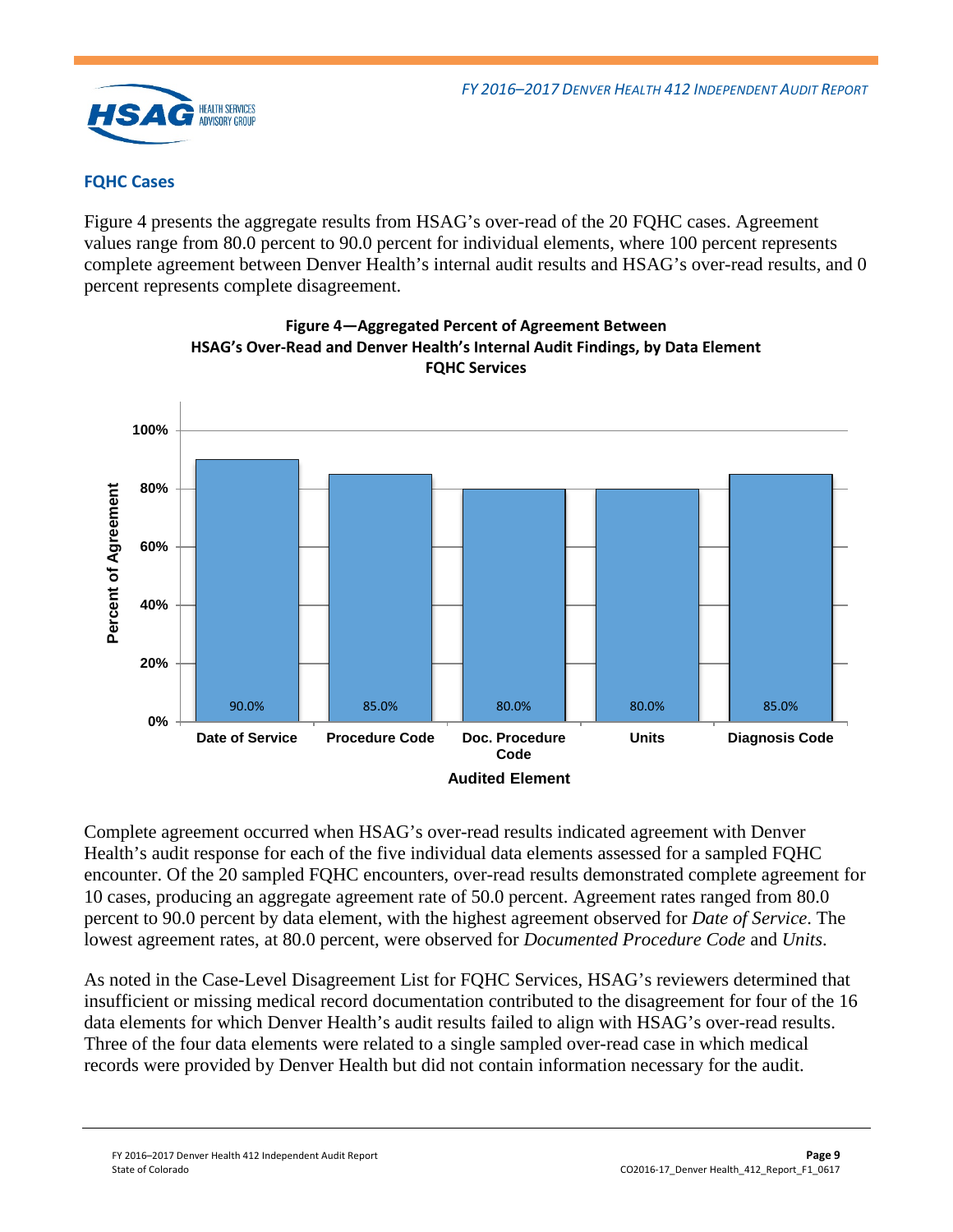

# <span id="page-11-0"></span>**Conclusions**

HSAG performed a desk review of the Department's sampling methodology, assessing documentation that outlined key steps in the 412 sample generation. This review confirmed that the Department took steps to select a random sample of unique encounters from the four service categories of interest, within the specified study time frame. A three-month data run-out period was permitted, but no further details regarding the adequacy of this interval were reported.

Sampling logic provided by the Department detailed its process for identifying the appropriate number of random claim numbers for each service category, as well as the methods by which a single encounter line was randomly selected from all encounter lines associated with each sampled claim number. While HSAG's review of the sample lists confirmed the absence of multiple encounter lines per claim number, encounters with the same date of service were identified for five members across multiple service categories. For example, one member had one encounter line sampled with the Inpatient Services category and one encounter line sampled with the Professional Services category for a date of service within the inpatient stay. These cases did not affect overall sample integrity.

HSAG's over-read results indicated complete agreement with Denver Health's internal audit results for all over-read data elements for 53 of the 80 sampled encounters, resulting in an aggregate agreement rate of 66.3 percent. Among individual service categories, aggregate agreement rates ranged from 50.0 percent (FQHC cases) to 80.0 percent (inpatient cases). Agreement rate variation was observed across service categories for common data elements (e.g., *Diagnosis Code*); therefore, no single audited element was responsible for the relatively low overall record agreement rate. For example, an aggregate agreement rate of 87.5 percent was observed for *Diagnosis Code* across all 80 over-read sample cases, while *Diagnosis Code* agreement rates specific to each service category ranged from 85.0 percent (FQHC, inpatient, and professional cases) to 95.0 percent (outpatient cases).

As previously noted, HSAG observed variation in agreement for almost all individual data elements assessed in the over-read. *Date of Service* had consistently high agreement rates across service categories, with an overall rate of 93.8 percent and rates ranging from 90.0 percent to 100 percent among the service categories. Similarly, *Units* ranged from 80.0 percent to 100 percent among the three service categories in which this element was overread. Other elements had lower overall agreement rates, with the lowest rates observed for *Documented Procedure Code* among the three service categories in which this element was overread.

Overall, HSAG coders' notes indicated lack of supporting documentation as a contributing reason for disparate results. Denver Health's reviewers noted that one case selected for the over-read did not have supporting medical records available and that medical records submitted for another case did not contain the information required for the audit. Denver Health noted disagreement across all data elements for these cases as a result of insufficient medical record documentation, and HSAG reviewers' agreed with these audit determinations. This finding could be indicative of issues in the medical record procurement process, or in the providers' medical record documentation standards.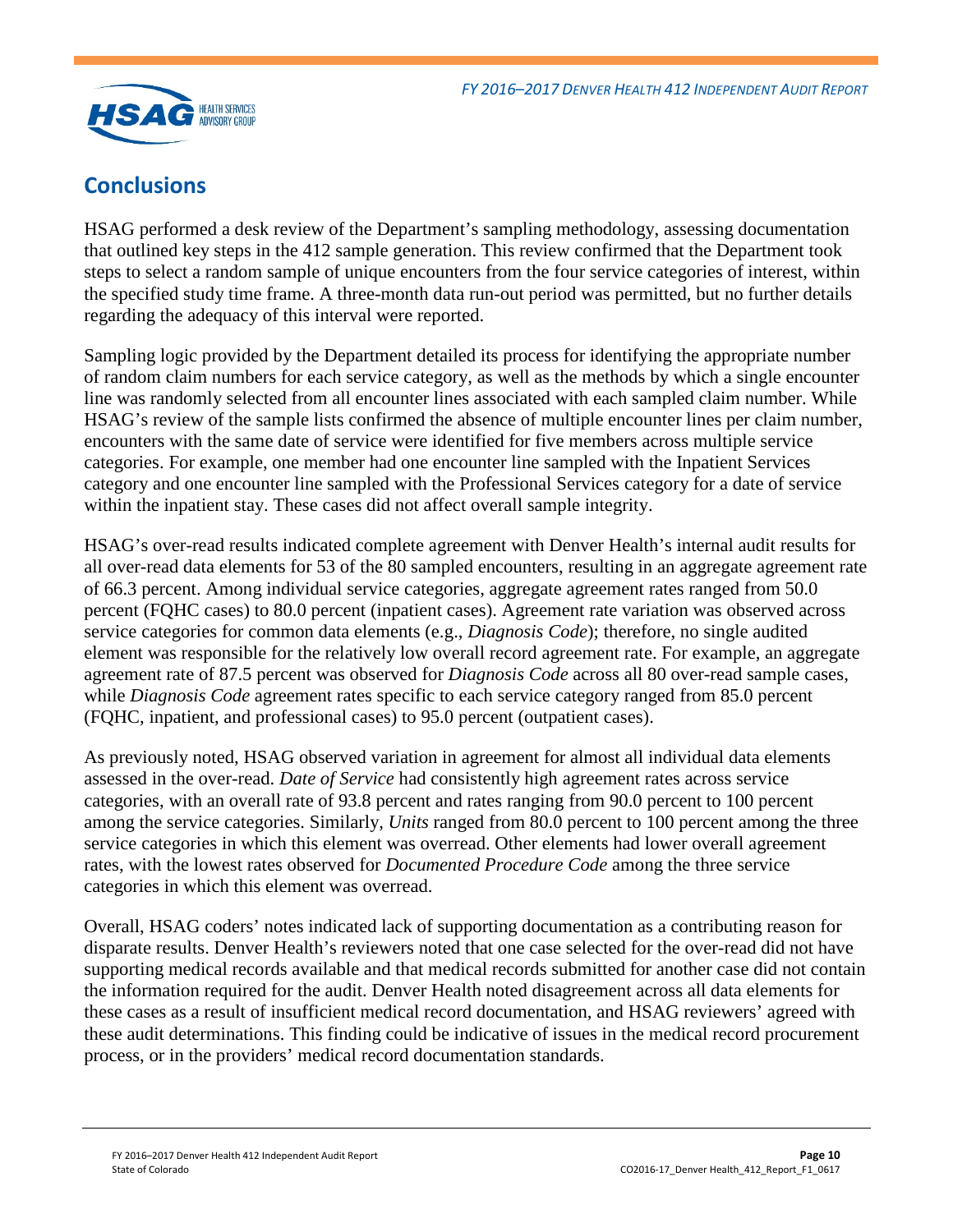

Results from HSAG's FY 2016–2017 HMO over-read suggest a moderate level of confidence that Denver Health's audit findings accurately reflect its encounter data quality. Denver Health's service coding accuracy results further suggest varying levels of medical record documentation supporting encounter data across service categories. Inpatient cases audited by Denver Health had appropriate medical record documentation of 93.0 percent or more for each audited element. In contrast, no data elements audited for professional encounters had more than 87.4 percent of cases with supporting medical record documentation.

# <span id="page-12-0"></span>**Recommendations**

HSAG recommends that findings associated with this independent audit be used only for the Department's information and not for performance measurement or compliance monitoring purposes. HSAG requested that the Department provide feedback to HSAG regarding quality improvement actions resulting from recommendations in the FY 2015–2016 study; the Department indicated that the following steps have been or will be taken:

- The Department will apply appropriate statistical methods to prevent the inclusion of encounter lines from individuals with same-day services across service categories.
- When asked regarding the moderately low data quality among submitted encounters, Denver Health argued that the low rate of agreement resulted partially from the way in which it reviewed the data. To address concerns by Denver Health regarding biased results due to the report layout, the Department re-designed the format of the Service Coding Accuracy Report.

The Department intends to use Denver Health's FY 2016–2017 Service Coding Accuracy Report results to assess the impact of the modified report layout as well as to determine additional quality improvement actions in support of improved encounter data quality.

The impact of actions related to recommendations from the FY 2015–2016 study may not yet be readily identified from the FY 2016–17 study results. While the current over-read results show progress by Denver Health, it is important to note that similar recommendations from last year's study are still relevant. As such, HSAG offers the following recommendations to improve the quality of Denver Health's encounter data.

- The Department may benefit from further review of its encounter data sampling process with respect to the overall goal of the audit and over-read. Although the current methodology ensured that unique claim numbers and encounter lines were obtained for each service category, it did not prevent the inclusion of encounter lines from individuals with same-day services across service categories.
- Denver Health's Service Coding Accuracy Report provided detailed information on medical record procurement and the coding standards considered by its reviewers. However, descriptions of the audit tool, including Denver Health's methods for pre-populating the tool with encounter data values and maintaining data integrity, were limited. In support of its service coding accuracy findings, Denver Health should include greater detail regarding its audit data collection processes.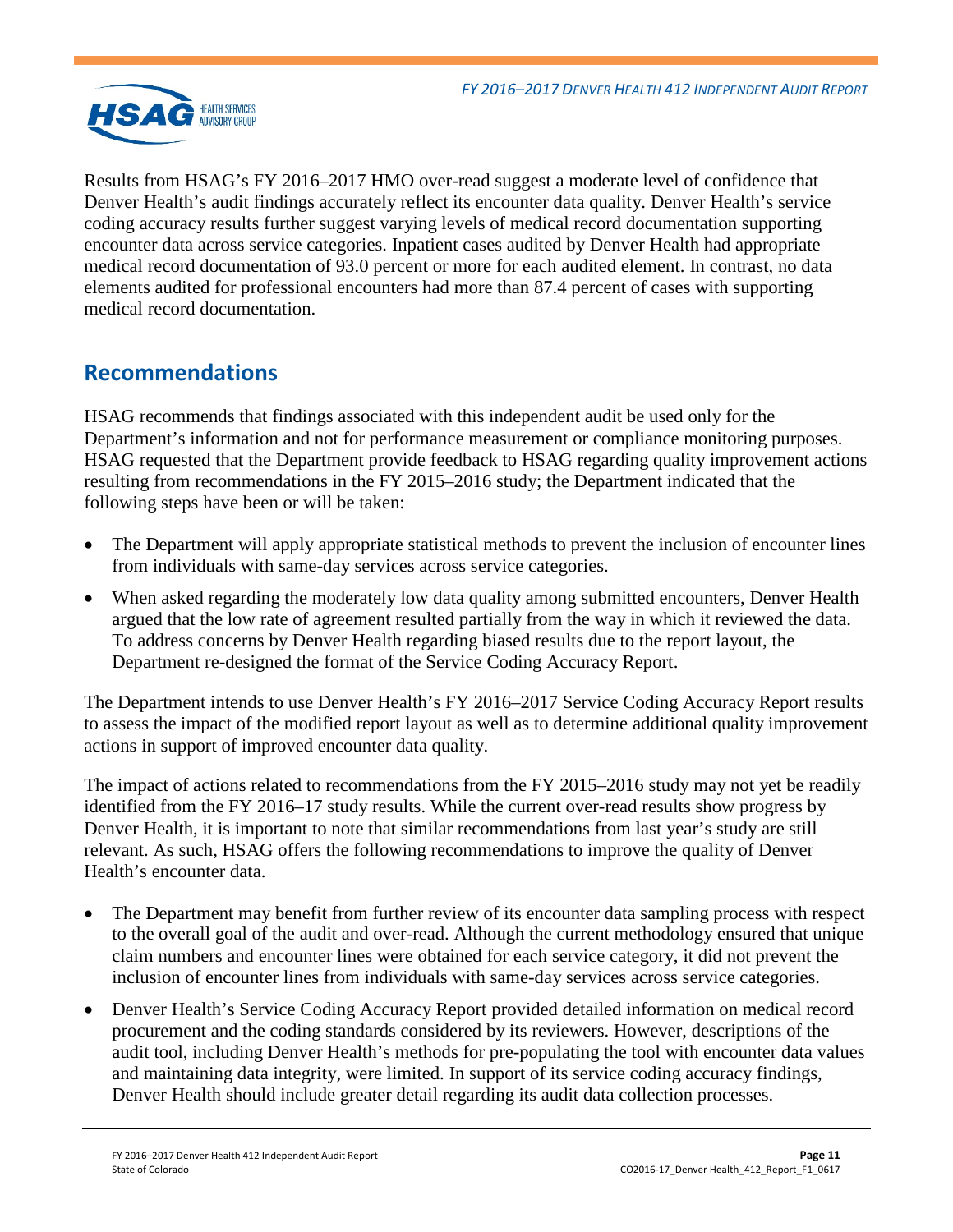

- Denver Health demonstrated moderate data quality for submitted encounters based on results reported in its Service Coding Accuracy Report. However, HSAG's reviewers indicated that insufficient documentation affected agreement rates across the assessed data elements. Denver Health may benefit from technical assistance sessions covering encounter data quality, to include discussions with the Department regarding best practices or barriers related to medical record procurement.
- Denver Health should provide training or corrective actions to address providers' encounter submission errors. If Denver Health is currently offering these services, the Department should request copies of training and/or corrective action procedures and materials. The Department's review of these documents may identify best practices or opportunities for standardization.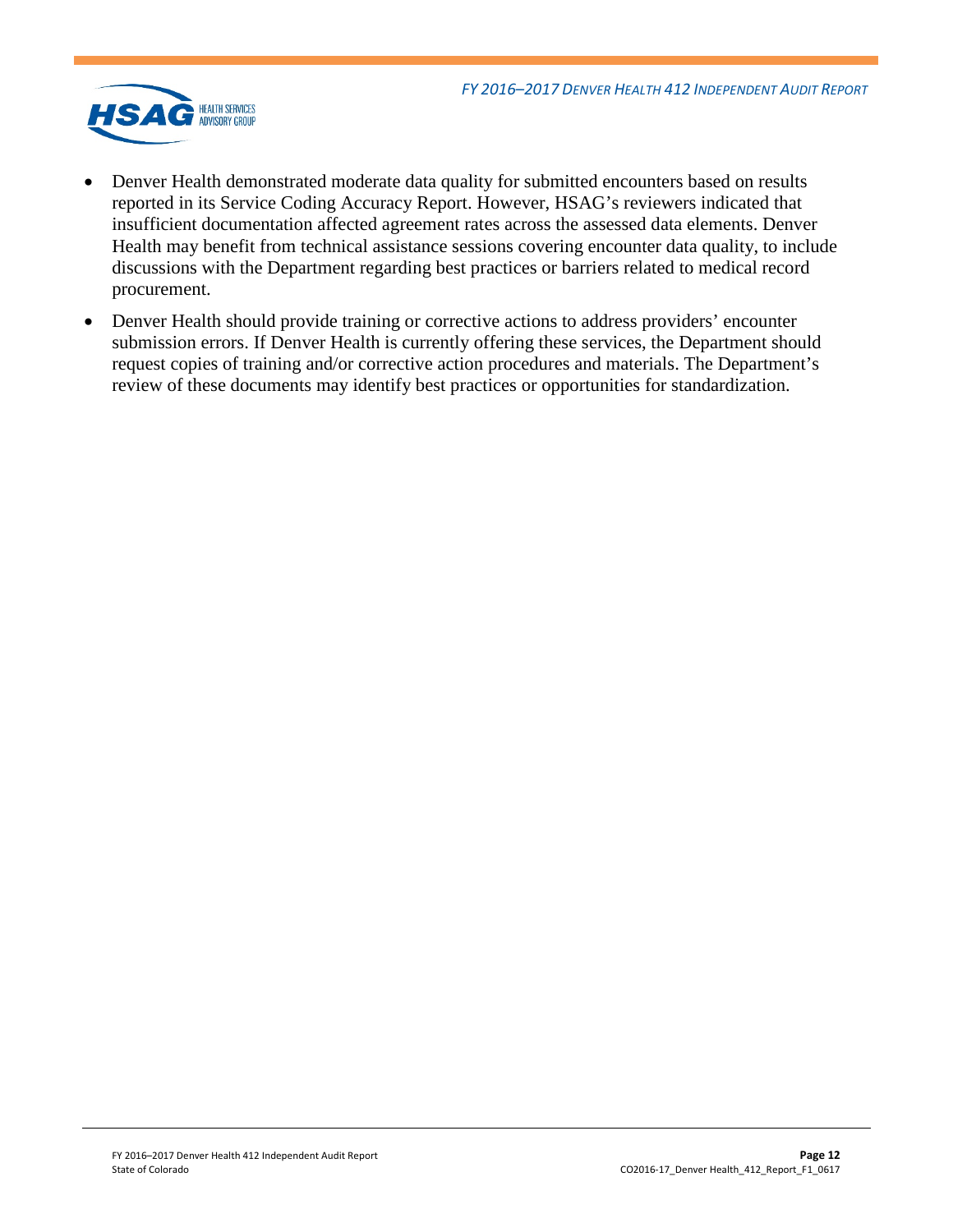

# **Appendix A. Physical Health Encounter Data Flat File Specifications**

|                | <b>Data Element (Field)</b>  | Status*        | Length | <b>Valid Value</b> |
|----------------|------------------------------|----------------|--------|--------------------|
| $\mathbf{0}$   | Record No                    | $\mathbb{R}$   | 3(0)   | Sequential number  |
| 1              | Year_Month                   | $\overline{C}$ | X(6)   | Encounter data     |
| $\mathfrak{2}$ | Claim_Type                   | $\mathbb{R}$   | X(1)   | Encounter data     |
| 3              | Member_ID                    | $\mathbb{R}$   | X(9)   | Encounter data     |
| $\overline{4}$ | Subscriber_ID                | $\mathbb{R}$   | X(7)   | Encounter data     |
| 5              | Rate Code                    | $\mathsf{C}$   | X(6)   | Encounter data     |
| 6              | Eligibility_Sequence         | $\mathcal{C}$  | X(9)   | Encounter data     |
| 7              | Member DOB                   | ${\bf R}$      | X(8)   | Encounter data     |
| $\,8\,$        | Member_Age                   | $\mathcal{C}$  | 9(3)   | Encounter data     |
| 9              | <b>Client Last Name</b>      | $\mathbb{R}$   | X(20)  | Encounter data     |
| 10             | <b>Client First Name</b>     | $\mathbb{R}$   | X(20)  | Encounter data     |
| 11             | <b>Client Middle Initial</b> | $\mathcal{C}$  | X(1)   | Encounter data     |
| 12             | Claim_Number                 | $\mathbb{R}$   | X(20)  | Encounter data     |
| 13             | Line Number                  | ${\bf R}$      | 9(3)   | Encounter data     |
| 14             | Rev_Code                     | $\mathbb{R}$   | X(5)   | Encounter data     |
| 15             | Rev_Description              | $\mathbb{R}$   | X(35)  | Encounter data     |
| 16             | Proc_Code                    | $\mathbb{R}$   | X(8)   | Encounter data     |
| 17             | Proc_Code_Modifier           | $\mathbb{R}$   | X(2)   | Encounter data     |
| 18             | Proc Code Desc               | $\mathbb{R}$   | X(35)  | Encounter data     |
| 19             | HCPCS_Proc_Code              | ${\bf R}$      | X(8)   | Encounter data     |
| 20             | HCPCS_Desc                   | $\mathbb{R}$   | X(35)  | Encounter data     |
| 21             | ICD_Version                  | $\mathbb{R}$   | X(2)   | Encounter data     |
| 22             | Diag_Code_1                  | $\mathbb{R}$   | X(6)   | Encounter data     |
| 23             | Diag_Code_2                  | $\mathbf R$    | X(6)   | Encounter data     |
| 24             | Diag_Code_3                  | $\mathbb{R}$   | X(6)   | Encounter data     |
| 25             | Diag_Code_4                  | $\mathbb{R}$   | X(6)   | Encounter data     |
| 26             | Diag_Code_5                  | $\mathcal{C}$  | X(6)   | Encounter data     |
| 27             | Diag_Code_6                  | $\mathcal{C}$  | X(6)   | Encounter data     |
| 28             | Diag_Code_7                  | $\mathcal{C}$  | X(6)   | Encounter data     |
| 29             | Diag_Code_8                  | $\mathbf C$    | X(6)   | Encounter data     |
| 30             | Diag_Code_9                  | $\mathcal{C}$  | X(6)   | Encounter data     |
| 31             | Diag_Code_Desc_1             | R              | X(25)  | Encounter data     |
| 32             | Diag_Code_Desc_2             | $\bf R$        | X(25)  | Encounter data     |
| 33             | Diag_Code_Desc_3             | $\mathbf R$    | X(25)  | Encounter data     |
| 34             | Diag_Code_Desc_4             | $\mathbf R$    | X(25)  | Encounter data     |
| 35             | Diag_Code_Desc_5             | $\mathsf C$    | X(25)  | Encounter data     |

<span id="page-14-0"></span>Column headings have been aligned with the Department's encounter data layout.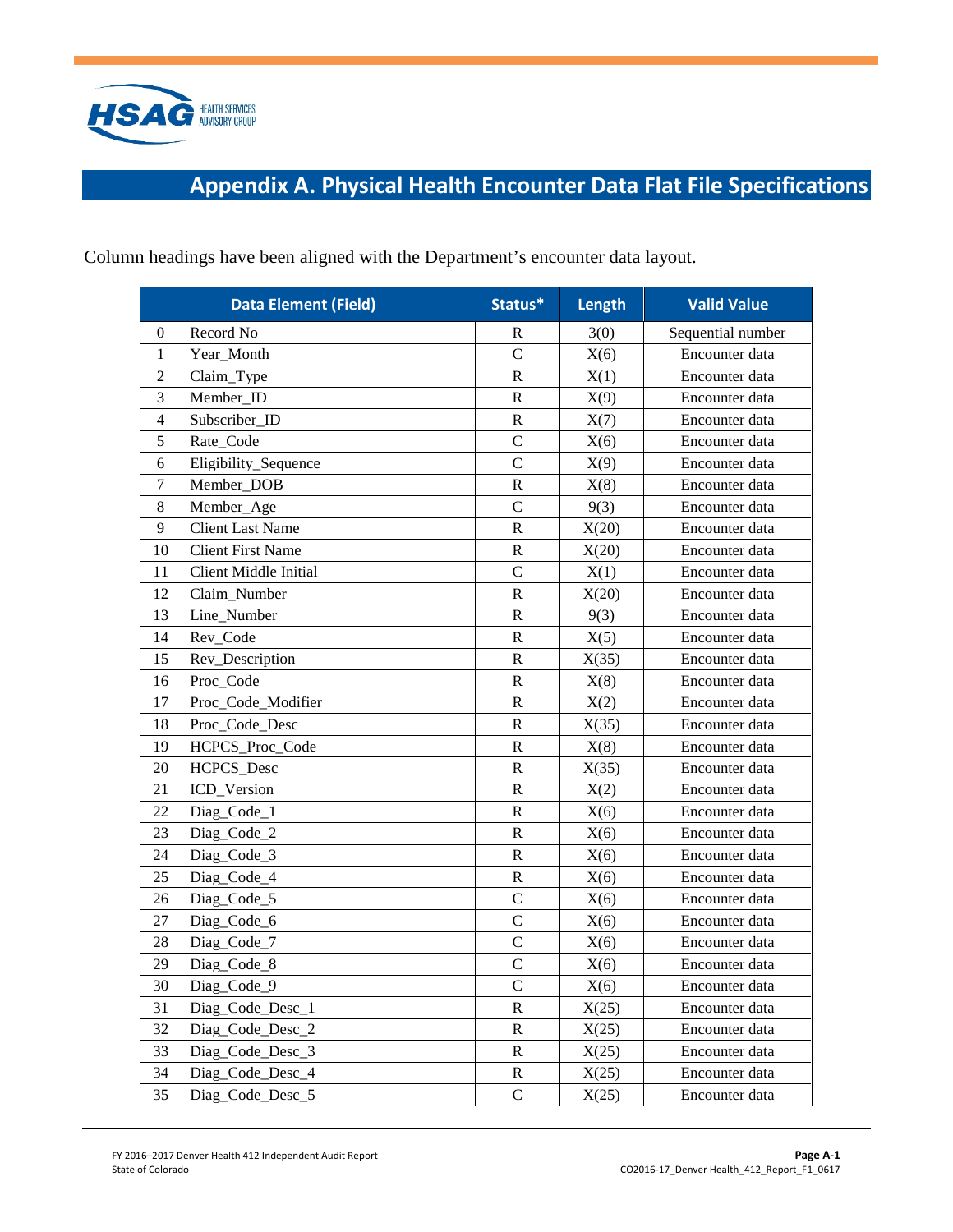

|    | <b>Data Element (Field)</b> | Status*        | Length  | <b>Valid Value</b> |
|----|-----------------------------|----------------|---------|--------------------|
| 36 | Diag_Code_Desc_6            | $\mathsf{C}$   | X(25)   | Encounter data     |
| 37 | Diag_Code_Desc_7            | $\overline{C}$ | X(25)   | Encounter data     |
| 38 | Diag_Code_Desc_8            | $\mathsf{C}$   | X(25)   | Encounter data     |
| 39 | Diag_Code_Desc_9            | $\mathbf C$    | X(25)   | Encounter data     |
| 40 | SurgicalProcedure1          | $\mathbf R$    | X(6)    | Encounter data     |
| 41 | Surgical_Proc_Code1_Desc    | $\mathbf R$    | X(30)   | Encounter data     |
| 42 | SurgicalProcedure2          | $\mathbf R$    | X(6)    | Encounter data     |
| 43 | Surgical_Proc_Code2_Desc    | $\mathbf R$    | X(30)   | Encounter data     |
| 44 | SurgicalProcedure3          | $\mathbf R$    | X(6)    | Encounter data     |
| 45 | Surgical_Proc_Code3_Desc    | $\mathbf R$    | X(30)   | Encounter data     |
| 46 | SurgicalProcedure4          | $\mathbf R$    | X(6)    | Encounter data     |
| 47 | Surgical_Proc_Code4_Desc    | $\mathbf R$    | X(30)   | Encounter data     |
| 48 | SurgicalProcedure5          | $\mathbf R$    | X(6)    | Encounter data     |
| 49 | Surgical_Proc_Code5_Desc    | $\mathbf R$    | X(30)   | Encounter data     |
| 50 | SurgicalProcedure6          | $\mathbf R$    | X(6)    | Encounter data     |
| 51 | Surgical_Proc_Code6_Desc    | $\mathbf R$    | X(30)   | Encounter data     |
| 52 | <b>DRG</b>                  | $\mathbf R$    | X(4)    | Encounter data     |
| 53 | Service_Date                | $\mathbf R$    | X(8)    | Encounter data     |
| 54 | Thru_Date                   | $\mathbf R$    | X(8)    | Encounter data     |
| 55 | Discharge_Status            | $\mathbf R$    | X(3)    | Encounter data     |
| 56 | Date Received               | $\mathbf R$    | X(8)    | Encounter data     |
| 57 | Post_Date                   | $\mathbf R$    | X(8)    | Encounter data     |
| 58 | Check_Date                  | $\mathbf R$    | X(8)    | Encounter data     |
| 59 | Quantity                    | $\mathbf R$    | 9(15)   | Encounter data     |
| 60 | Place_of_Service            | $\mathbf R$    | X(5)    | Encounter data     |
| 61 | Place_of_Service_Desc       | $\mathbf R$    | X(25)   | Encounter data     |
| 62 | <b>Billed</b> Amount        | $\mathbf R$    | 9(18,2) | Encounter data     |
| 63 | Allowed Amount              | $\mathbf R$    | 9(18,2) | Encounter data     |
| 64 | Not_Covered_Amount          | $\mathbf R$    | 9(18,2) | Encounter data     |
| 65 | Copay_Amount                | $\mathbf R$    | 9(18,2) | Encounter data     |
| 66 | Deductible_Amount           | $\mathbf R$    | 9(18,2) | Encounter data     |
| 67 | Other_Carrier_Amount        | R              | 9(18,2) | Encounter data     |
| 68 | Withhold_Amount             | $\bf R$        | 9(18,2) | Encounter data     |
| 69 | Net_Amount                  | $\mathbf R$    | 9(18,2) | Encounter data     |
| 70 | Paid_Net                    | $\mathbf R$    | 9(18,2) | Encounter data     |
| 71 | Claim Status                | R              | X(1)    | Encounter data     |
| 72 | Claimline_Status            | $\mathbf R$    | X(1)    | Encounter data     |
| 73 | Vendor_Type                 | $\mathbf R$    | X(6)    | Encounter data     |
| 74 | Provider_ID                 | R              | X(15)   | Encounter data     |
| 75 | Provider_Type               | $\mathbf R$    | X(10)   | Encounter data     |
| 76 | Provider_Spec               | $\mathbf R$    | X(10)   | Encounter data     |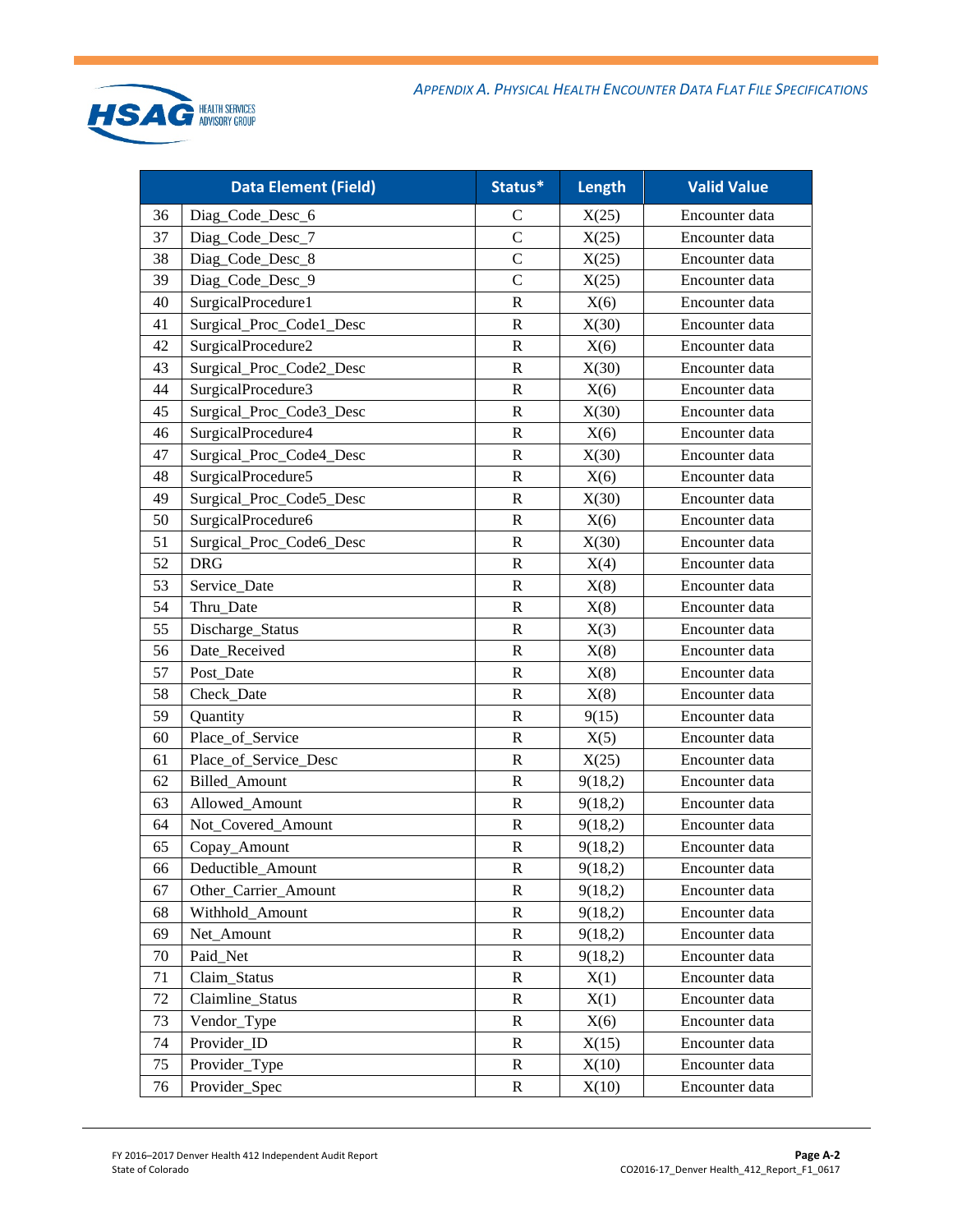

|    | <b>Data Element (Field)</b> | Status* | Length | <b>Valid Value</b> |
|----|-----------------------------|---------|--------|--------------------|
| 77 | Provider_Name               | R       | X(30)  | Encounter data     |
| 78 | Provider_MedicaidID         | R       | X(15)  | Encounter data     |
| 79 | Provider_NPI                | R       | X(15)  | Encounter data     |
| 80 | Provider_Tax_ID             | R       | X(10)  | Encounter data     |
| 81 | Provider_Zip_Code           | R       | X(5)   | Encounter data     |
| 82 | AttProvider_ID              | R       | X(15)  | Encounter data     |
| 83 | AttProvider_Type            | R       | X(10)  | Encounter data     |
| 84 | AttProvider_Spec            | R       | X(10)  | Encounter data     |
| 85 | AttProvider_Name            | R       | X(30)  | Encounter data     |
| 86 | AttProvider_MedicaidID      | R       | X(15)  | Encounter data     |
| 87 | AttProvider_NPI             | R       | X(15)  | Encounter data     |
| 88 | AttProvider_Tax_ID          | R       | X(10)  | Encounter data     |
| 89 | Vendor_Tax_ID               | R       | X(15)  | Encounter data     |
| 90 | Detail_Service_Begin_Date   | R       | X(8)   | Encounter data     |
| 91 | Detail_Service_End_Date     | R       | X(8)   | Encounter data     |

 $*R$  = Required,  $C$  = Conditional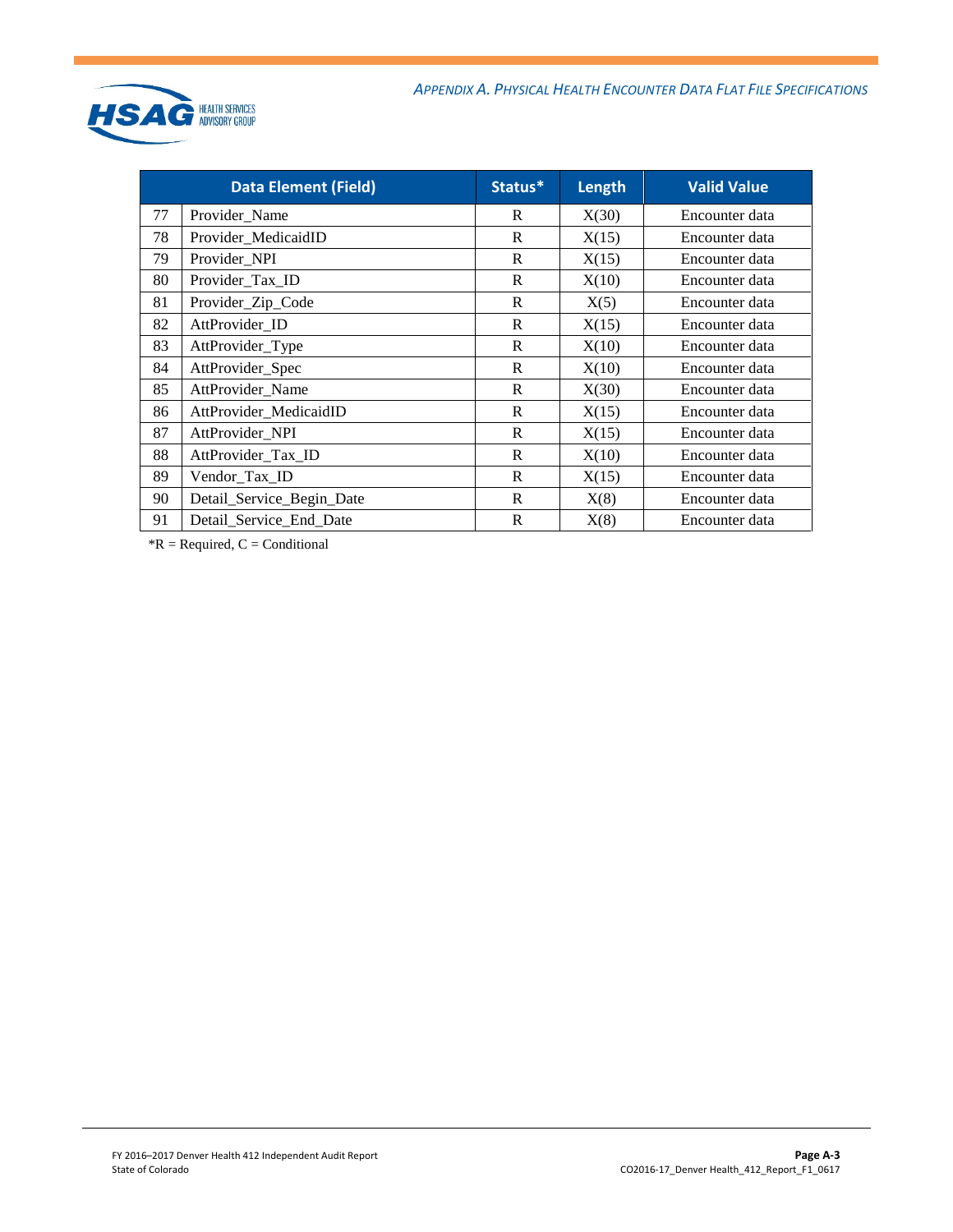

# **Appendix B. Response Data Layout for Encounter Quality Audit**

<span id="page-17-0"></span>Please note that HSAG made minimal edits for readability in the table below.

|          | <b>Data Element (Field)</b>           | <b>Data Description</b>                                                                                                                                                                                                                                                | <b>Format</b>             | Length         |
|----------|---------------------------------------|------------------------------------------------------------------------------------------------------------------------------------------------------------------------------------------------------------------------------------------------------------------------|---------------------------|----------------|
| $\theta$ | Record No                             | Sequential number for each of 412 records                                                                                                                                                                                                                              | X                         | integer        |
| 1        | Encounter_Procedure_Code              | $0 = No$ or insufficient documentation, incorrect code utilized for<br>procedure performed;<br>$1 =$ Correct code;<br>$9 =$ If data element does not pertain to encounter service type<br>Required for Professional, Outpatient, and FQHC encounters                   | $\overline{X}$            |                |
| 2        | Encounter_Procedure_Code_<br>Modifier | $0 = No$ or insufficient documentation, incorrect code modifier<br>utilized for procedure performed;<br>$1 =$ Correct code modifier;<br>$9 =$ If data element does not pertain to encounter service type<br>Required for Professional, Outpatient, and FQHC encounters | $\mathbf X$               | 1              |
| 3        | Encounter_Surgical_Procedure_<br>Code | $0 = No$ or insufficient documentation, incorrect code utilized for<br>surgical procedure performed;<br>$1 =$ Correct code;<br>$9 =$ If data element does not pertain to encounter service type<br>Required for Inpatient encounters                                   | X                         |                |
| 4        | Encounter_Primary_Diagnosis_<br>Code  | $0 = No$ or insufficient documentation, assignment of incorrect<br>primary diagnosis code, diagnosis not treated during<br>encounter;<br>$1 =$ Correct code<br>Required for Inpatient, Professional, Outpatient, and FQHC<br>encounters                                | X                         |                |
| 5        | Encounter_Units                       | $0 = No$ or insufficient documentation, incorrect units;<br>$1 =$ Correct units;<br>$9 = Data$ element does not pertain to encounter service type<br>Required for Professional, Outpatient, and FQHC encounters                                                        | X                         | 1              |
| 6        | Encounter_Service_Date                | $0 = No$ or insufficient documentation, incorrect service start<br>date:<br>$1 =$ Correct service start date;<br>$9 =$ If data element does not pertain to encounter service type<br>Required for Inpatient, Professional, Outpatient, and FQHC<br>encounters          | X                         | $\overline{2}$ |
| 7        | Encounter_Thru_Date                   | $0 = No$ or insufficient documentation, incorrect service end date;<br>$1 =$ Correct service end date;<br>$9 =$ If data element does not pertain to encounter service type<br>Required for Inpatient encounters                                                        | $\mathbf X$               | $\overline{2}$ |
| 8        | Encounter_Discharge_Status            | $0 = No$ or insufficient documentation, incorrect discharge status;<br>$1 =$ Correct discharge status;<br>$9 =$ If data element does not pertain to encounter service type<br>Required for Inpatient encounters                                                        | $\boldsymbol{\mathrm{X}}$ | 2              |
| 9        | Doc_Procedure_Code                    | Enter correct procedure code if present the supporting<br>documentation;<br>Enter 'No Doc' if no or insufficient documentation of correct<br>procedure code;                                                                                                           | $\mathbf X$               | 7              |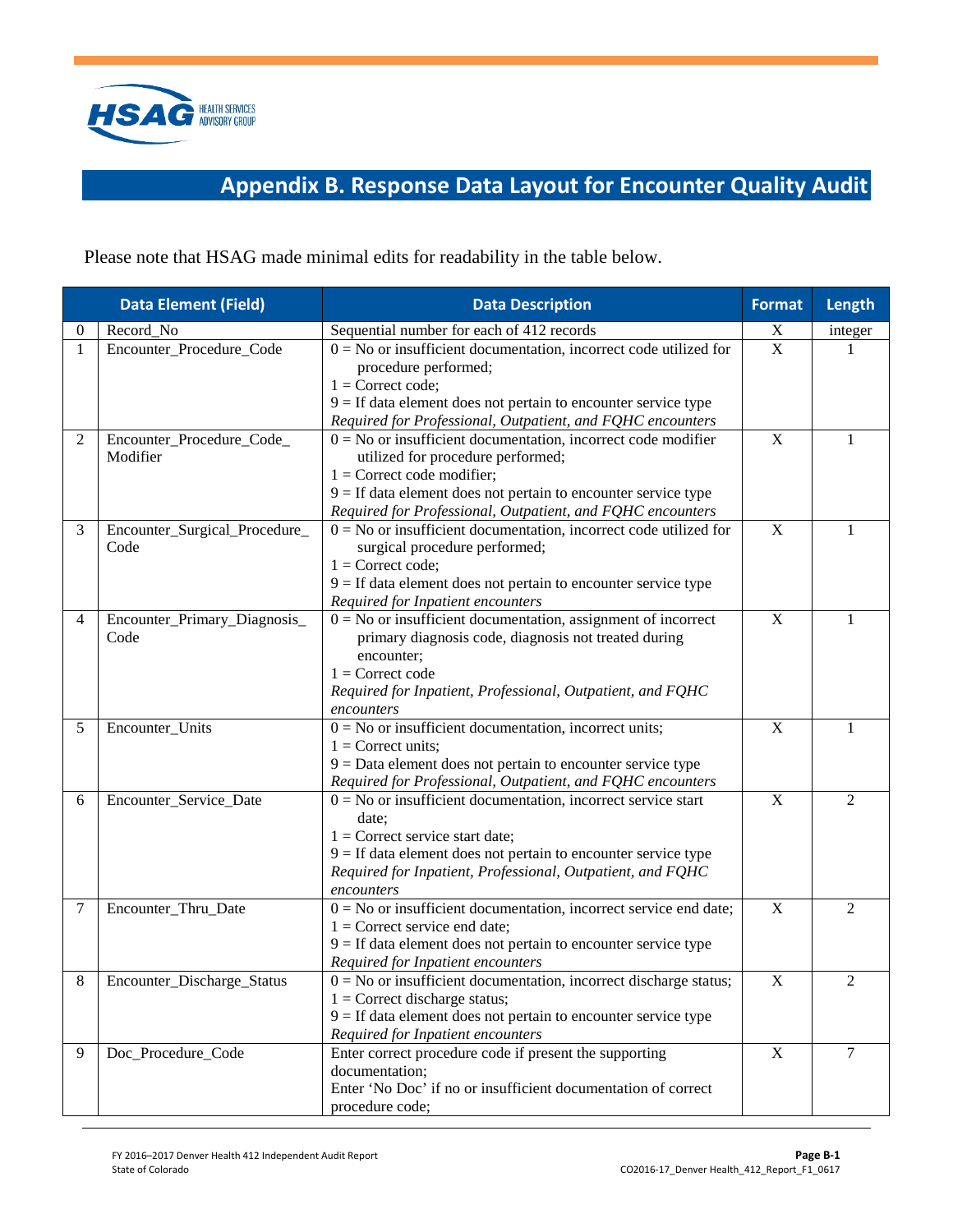



|    | <b>Data Element (Field)</b>       | <b>Data Description</b>                                                                                                         | Format      | Length   |
|----|-----------------------------------|---------------------------------------------------------------------------------------------------------------------------------|-------------|----------|
|    |                                   | Enter 'NA' if data element does not pertain to encounter service                                                                |             |          |
|    |                                   | type<br>Required for Professional, Outpatient, and FQHC encounters                                                              |             |          |
| 10 | Doc_Procedure_Code_Modifier       | Enter correct procedure code modifier if present in the                                                                         | $\mathbf X$ | 7        |
|    |                                   | supporting documentation;                                                                                                       |             |          |
|    |                                   | Enter 'No Doc' if no or insufficient documentation of correct<br>procedure code modifier;                                       |             |          |
|    |                                   | Enter 'NA' if data element does not pertain to encounter service                                                                |             |          |
|    |                                   | type                                                                                                                            |             |          |
|    |                                   | Required for Professional, Outpatient, and FQHC encounters                                                                      |             |          |
| 11 | Doc_Surgical_Code                 | Enter correct surgical procedure code if present in supporting                                                                  | $\mathbf X$ | 7        |
|    |                                   | documentation;<br>Enter 'No Doc' if no or insufficient documentation of correct                                                 |             |          |
|    |                                   | surgical procedure code;                                                                                                        |             |          |
|    |                                   | Enter 'NA' if data element does not pertain to encounter service                                                                |             |          |
|    |                                   | type                                                                                                                            |             |          |
|    |                                   | Required for Inpatient encounters                                                                                               |             |          |
| 12 | Doc_Diag                          | Enter correct primary diagnosis code if present in the supporting<br>documentation;                                             | X           | 7        |
|    |                                   | Enter 'No Doc' if no or insufficient documentation of correct                                                                   |             |          |
|    |                                   | diagnosis code                                                                                                                  |             |          |
| 13 | Doc_Units                         | Enter correct units if present in the supporting documentation;                                                                 | X           | integer  |
|    |                                   | Enter 'No Doc' if no or insufficient documentation of correct                                                                   |             |          |
|    |                                   | units                                                                                                                           |             |          |
| 14 | Doc_Service_Date                  | Required for Professional, Outpatient, and FQHC encounters<br>Enter correct start date if present in supporting documentation;  | $\mathbf X$ | 8        |
|    |                                   | Enter 'No Doc' if no or insufficient documentation of correct                                                                   |             |          |
|    |                                   | start date                                                                                                                      |             |          |
|    |                                   | Required for Inpatient, Professional, Outpatient, and FQHC                                                                      |             |          |
|    |                                   | encounters                                                                                                                      |             |          |
| 15 | Doc_Thru_Date                     | Enter correct end date if present in supporting documentation;<br>Enter 'No Doc' if no or insufficient documentation of correct | $\mathbf X$ | 8        |
|    |                                   | end date;                                                                                                                       |             |          |
|    |                                   | Enter 'NA' if data element does not pertain to encounter service                                                                |             |          |
|    |                                   | type                                                                                                                            |             |          |
|    |                                   | Required for Inpatient encounters                                                                                               |             |          |
| 16 | Doc_Encounter_Discharge           | Enter correct discharge status if present in supporting                                                                         | $\mathbf X$ | 8        |
|    | <b>Status</b>                     | documentation;<br>Enter 'No Doc' if no or insufficient documentation of correct                                                 |             |          |
|    |                                   | discharge status;                                                                                                               |             |          |
|    |                                   | Enter 'NA' if data element does not pertain to encounter service                                                                |             |          |
|    |                                   | type                                                                                                                            |             |          |
|    |                                   | Required for Inpatient encounters                                                                                               |             |          |
| 17 | <b>E&amp;M Guidelines Version</b> | $1 = 1995$ version of Evaluation and Management Services<br><b>Documentation Guidelines</b>                                     | $\mathbf X$ | 1        |
|    |                                   | $2 = 1997$ version of Evaluation and Management Services                                                                        |             |          |
|    |                                   | <b>Documentation Guidelines</b>                                                                                                 |             |          |
|    |                                   | $9 = Does Not Apply$                                                                                                            |             |          |
| 18 | Comments (optional)               | Any comments, for example 'no documentation received from                                                                       | $\mathbf X$ | flexible |
|    |                                   | provider'                                                                                                                       |             |          |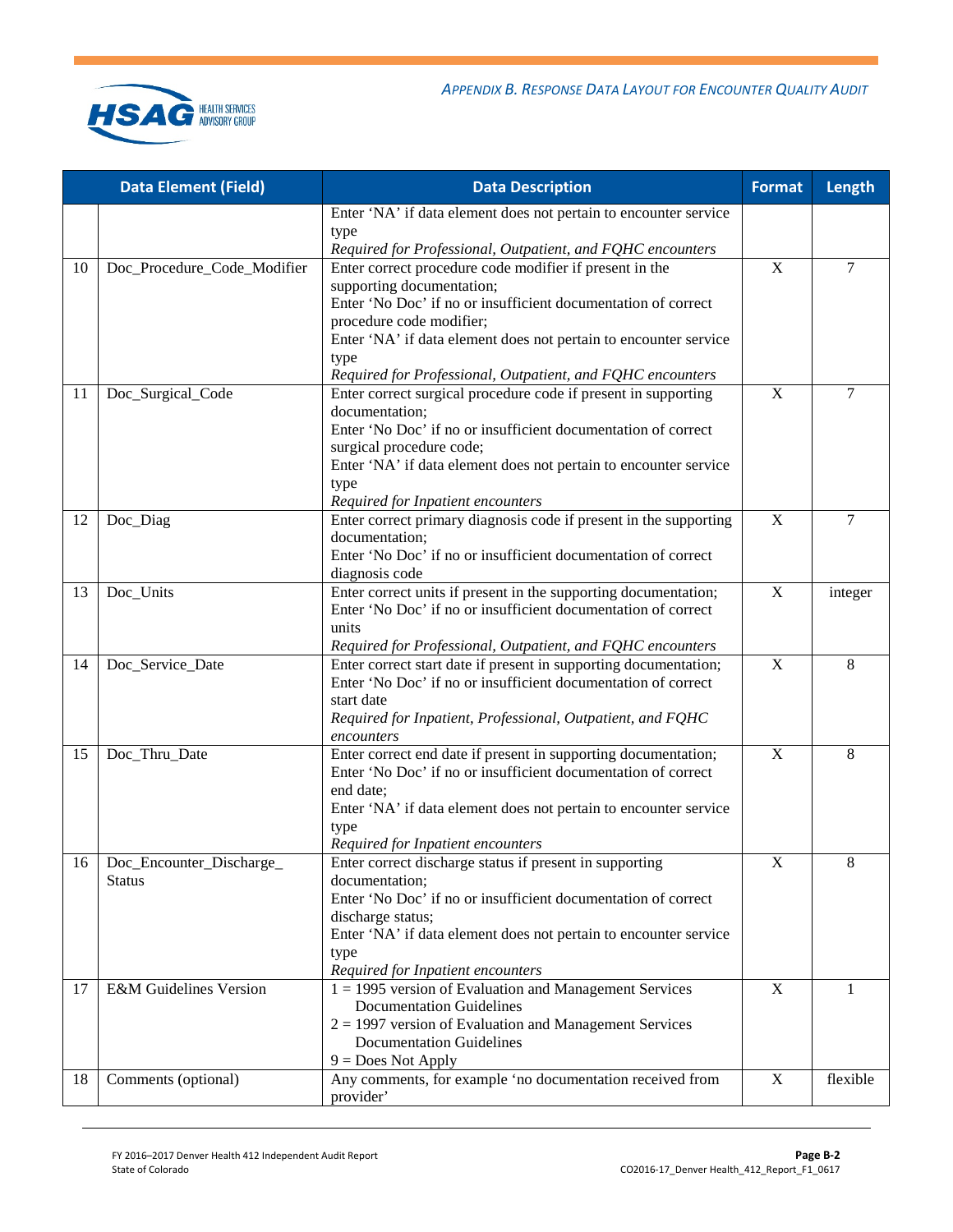<span id="page-19-0"></span>

# **Appendix C. Denver Health Service Coding Accuracy Results**

| <b>Requirement</b>                | <b>HMO Name</b>                         | <b>Numerator</b> | Excluded/<br><b>Does Not</b><br><b>Apply</b> | <b>Total</b> | <b>Modified</b><br><b>Denominator Denominator</b> | <b>Overall</b><br><b>Percent</b> | <b>Modified</b><br><b>Percent</b> |
|-----------------------------------|-----------------------------------------|------------------|----------------------------------------------|--------------|---------------------------------------------------|----------------------------------|-----------------------------------|
| Date of Service                   | Denver Health<br>Medicaid Choice        | 100              | $\theta$                                     | 103          | 103                                               | 97.09%                           | 97.09%                            |
| <b>Through Date</b>               | Denver Health<br>Medicaid Choice        | 102              | $\theta$                                     | 103          | 103                                               | 99.03%                           | 99.03%                            |
| Diagnosis Code                    | Denver Health<br><b>Medicaid Choice</b> | 96               | $\theta$                                     | 103          | 103                                               | 93.20%                           | 93.20%                            |
| <b>Surgical Procedure</b><br>Code | Denver Health<br>Medicaid Choice        | 102              | $\theta$                                     | 103          | 103                                               | 99.03%                           | 99.03%                            |
| Discharge Status                  | Denver Health<br>Medicaid Choice        | 98               | 0                                            | 103          | 103                                               | 95.15%                           | 95.15%                            |

#### **Table C-1—Inpatient Encounters Service Coding Accuracy Summary**

**Table C-2—Outpatient Encounters Service Coding Accuracy Summary**

| <b>Requirement</b>         | <b>HMO Name</b>                         | <b>Numerator</b> | Excluded/<br><b>Does Not</b><br><b>Apply</b> | <b>Total</b> | <b>Modified</b><br><b>Denominator Denominator</b> | <b>Overall</b><br><b>Percent</b> | <b>Modified</b><br><b>Percent</b> |
|----------------------------|-----------------------------------------|------------------|----------------------------------------------|--------------|---------------------------------------------------|----------------------------------|-----------------------------------|
| Date of Service            | Denver Health<br>Medicaid Choice        | 98               | $\Omega$                                     | 103          | 103                                               | 95.15%                           | 95.15%                            |
| Diagnosis Code             | Denver Health<br><b>Medicaid Choice</b> | 94               | $\Omega$                                     | 103          | 103                                               | 91.26%                           | 91.26%                            |
| Procedure Code             | Denver Health<br><b>Medicaid Choice</b> | 65               | $\Omega$                                     | 103          | 103                                               | 63.11%                           | 63.11%                            |
| Procedure Code<br>Modifier | Denver Health<br><b>Medicaid Choice</b> | 73               | $\Omega$                                     | 103          | 103                                               | 70.87%                           | 70.87%                            |
| Units                      | Denver Health<br>Medicaid Choice        | 73               | $\Omega$                                     | 103          | 103                                               | 70.87%                           | 70.87%                            |